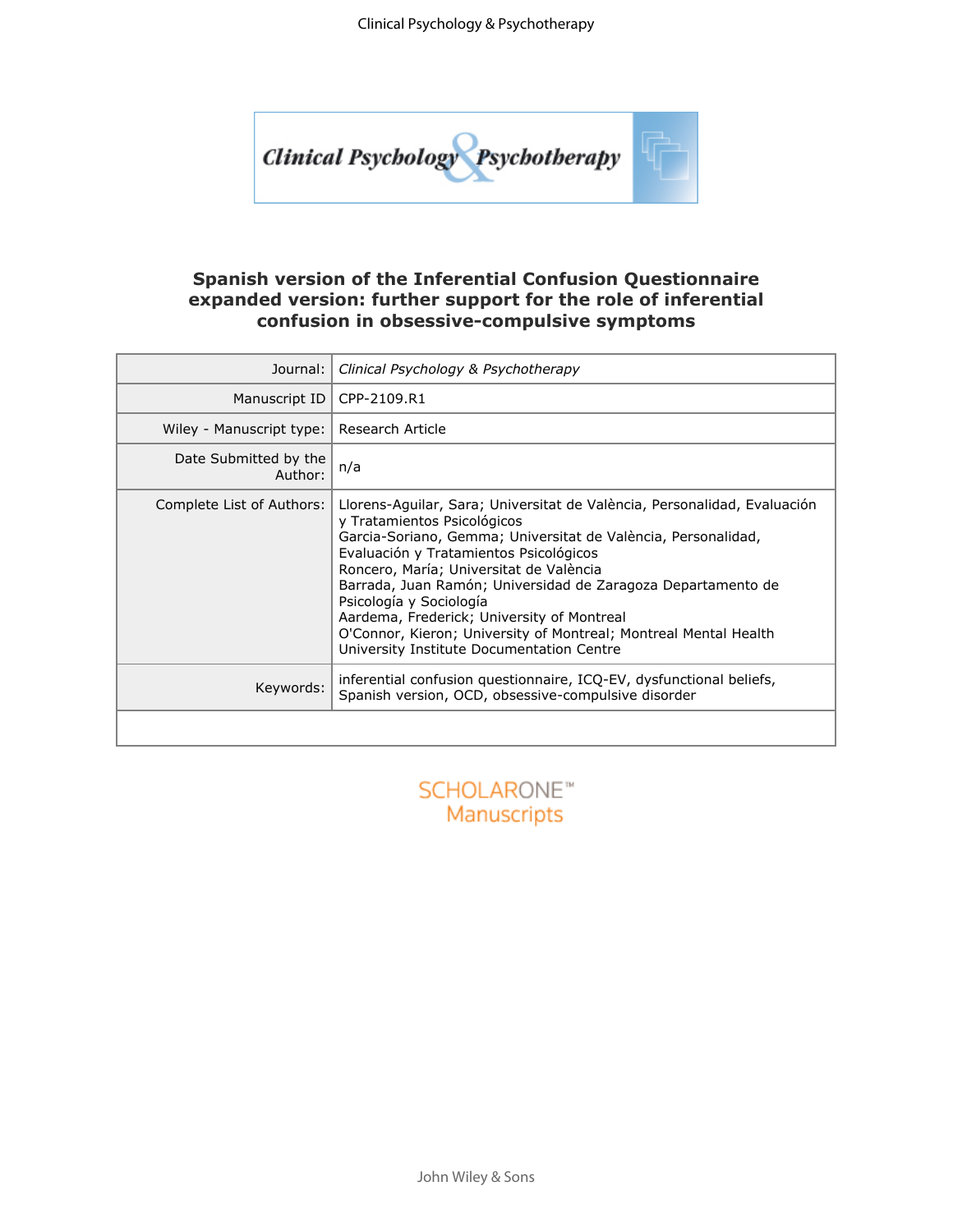$\mathbf{1}$  $\overline{2}$  $\overline{4}$  $\overline{7}$ 

Spanish Version of the Inferential Confusion Questionnaire Expanded Version: Further Support for the Role of Inferential Confusion in Obsessive-Compulsive Symptoms

TO PROVISOR

- 
- 
- 
- 
-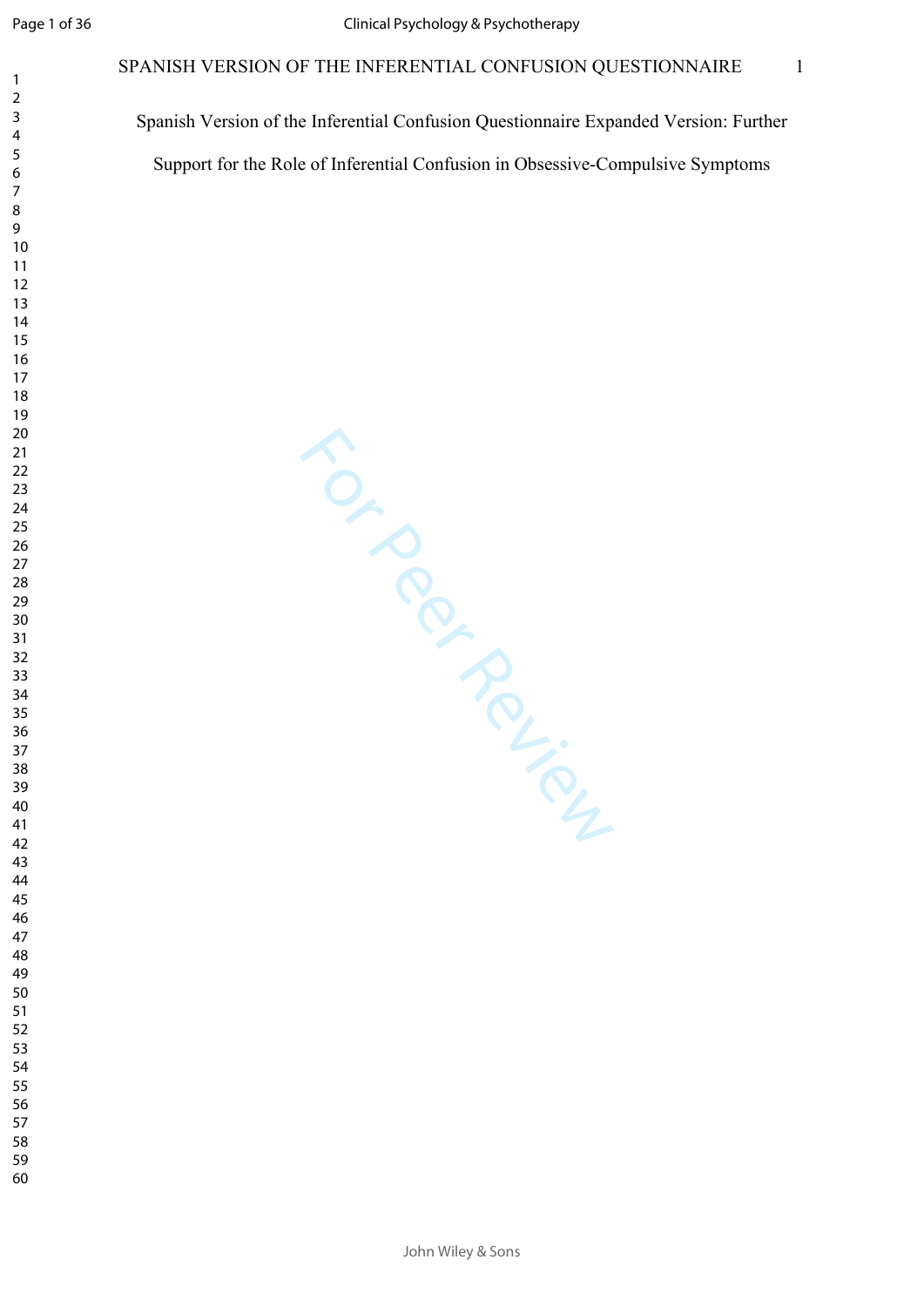Page 2 of 36

#### **Abstract**

Moreover, results confirmed that the ICQ-<br>Hoarding symptoms, independently of the<br>addition, OCD patients scored significantly<br>ants. The Spanish version of the ICQ-EV i<br>on, and further support is provided for the<br>CD.<br>**Key P** The purposes of this research were: (1) to analyse the psychometric properties of the Inferential Confusion Questionnaire-Expanded Version (ICQ-EV) in a Spanish population; (2) to explore the role of inferential confusion in obsessive-compulsive disorder (OCD); and (3) to compare the inferential confusion construct in non-clinical and clinical samples. A sample of 342 non-clinical participants and 66 patients with OCD completed the ICQ-EV Spanish adaptation as well as a set of questionnaires. Results confirmed a good fit of the ICQ-EV Spanish version to the original unifactorial structure and excellent internal consistency and test-retest reliability. Moreover, results confirmed that the ICQ-EV predicts Obsessing, Checking, Washing, and Hoarding symptoms, independently of the contribution of dysfunctional beliefs. In addition, OCD patients scored significantly higher on the ICQ-EV than non-clinical participants. The Spanish version of the ICQ-EV is a reliable instrument to assess inferential confusion, and further support is provided for the relevance of the inferential confusion construct in OCD.

#### **Key Practitioner Message**

The Spanish version of the ICQ-EV is a reliable measure.

The Spanish version of the ICQ-EV can be used to assess inferential confusion in Spanish clinical and non-clinical participants.

Inferential confusion predicts Obsessing, Checking, Washing, and Hoarding symptoms.

OCD patients show higher inferential confusion than non-clinical participants do.

#### **Keywords**

Inferential confusion questionnaire, ICQ-EV, Spanish version, dysfunctional beliefs, OCD, obsessive-compulsive disorder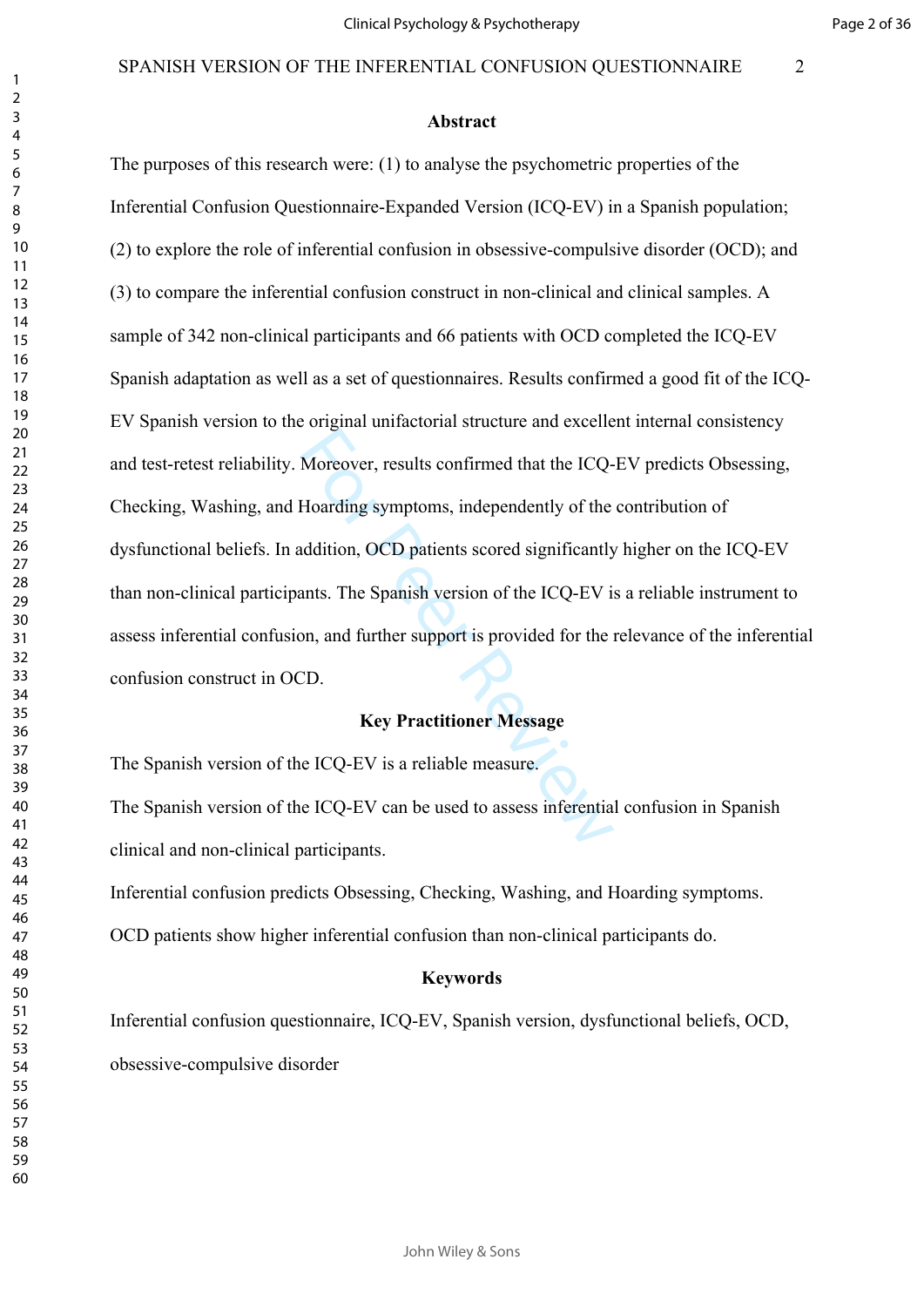$\mathbf{1}$  $\overline{2}$ 

#### SPANISH VERSION OF THE INFERENTIAL CONFUSION QUESTIONNAIRE

Spanish Version of the Inferential Confusion Questionnaire Expanded Version: Further Support for the Role of Inferential Confusion in Obsessive-Compulsive Symptoms

### **Introduction**

1997; Salkovskis, 1985). However, based c<br>the improvements from cognitive therapy, a<br>to enhance the outcome of behavioural interdition, a percentage of people suffering fro<br>tional beliefs and appraisals (Taylor et al.,<br>bas Most cognitive models of obsessive-compulsive disorder (OCD) have focused on belief domains and appraisals of intrusive thoughts to explain the development and maintenance of the disorder. These models propose that the erroneous appraisal of an intrusive thought based on OCD belief domains facilitates the transformation of a normal intrusion into an obsession (Clark, 2004; Rachman, 1997; Salkovskis, 1985). However, based on this hypothesis, not everyone shows significant improvements from cognitive therapy, and current cognitive modalities do not appear to enhance the outcome of behavioural interventions (Kozak & Foa, 1994; Veale, 2002). In addition, a percentage of people suffering from OCD do not show elevated levels of dysfunctional beliefs and appraisals (Taylor et al., 2006). Given these limitations, the inference-based approach (Aardema & O'Connor 2003, 2007; O'Connor & Robillard, 1995, 1999) suggests that factors other than appraisal alone may be involved in the development and maintenance of OCD.

According to the inference-based approach, obsessions have their origin in erroneous inductive reasoning, which has been called "inferential confusion". Inferential confusion refers to a distrust of one's senses or self and overreliance on remote possibilities during reasoning. Inferential confusion would produce obsessional doubt (Aardema et al., 2010). Obsessions take the form of an inference involving doubt about a current state of affairs, which means that obsessions are based on a possible state of affairs. The obsessional doubt (or primary inference) would appear due to the inferential confusion process, based on a narrative leading to obsessional intrusions and doubts. Subsequent appraisals may, in turn,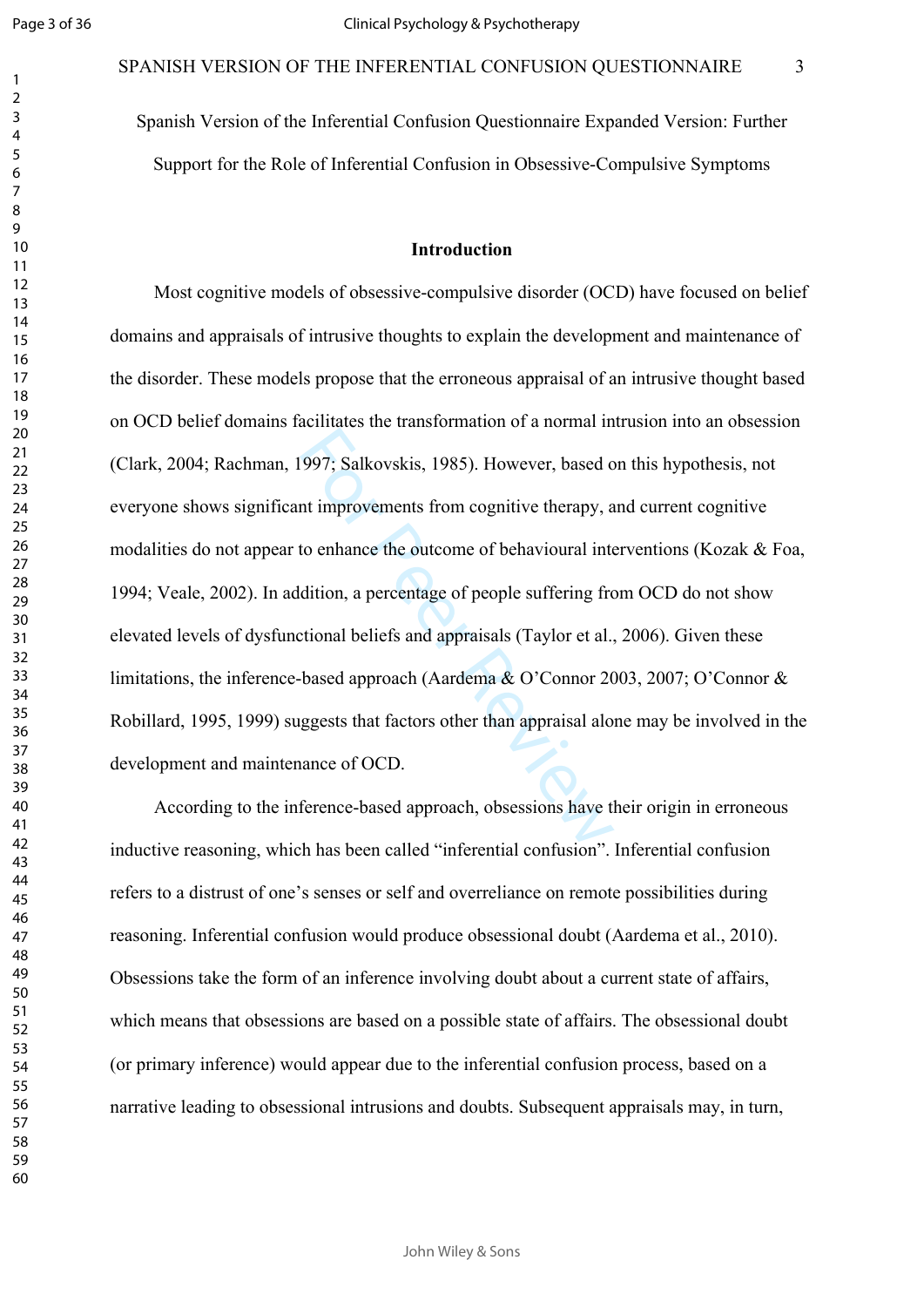give rise to efforts to control the doubts, leading to compulsions and other ineffective thought control strategies (Clark & O´Connor, 2005).

An example of the inferential confusion process embedded in an obsessional narrative would be the following: "I saw this little 5-year-old boy in the shop and I thought that he would be very handsome when he became a man... What kind of person thinks that of a child? Normally I like men younger than me; all my boyfriends have been at least 4 years younger. I remember that actor who I liked so much... He was much younger than me, 10 years less... Perhaps there is something wrong with me…". The obsessional doubt or primary inference resulting from such a narrative could be "Maybe I am a paedophile", potentially followed by primary appraisals such as: "If I am paedophile, then I might do terrible things".

rative could be "Maybe I am a paedophile"<br>s: "If I am paedophile, then I might do terr<br>d approach is thought to be relevant in all t<br>dividuals with OCD who had poor insight<br>1995). Since its original conceptualization,<br>by i The inference-based approach is thought to be relevant in all types of OCD, although it was first developed for individuals with OCD who had poor insight or overvalued ideas (O'Connor & Robillard, 1995). Since its original conceptualization, a number of studies have supported the role played by inferential confusion in different OCD subtypes. Emmelkamp and Aardema (1999) reported that inferential confusion was a unique predictor of obsessivecompulsive symptoms when controlling for depression and other cognitive domains. Aardema, O'Connor, Emmelkamp, Marchand, and Todorov (2005) observed that the level of inferential confusion was significantly higher in OCD and delusional participants compared to control groups. OCD patients also show higher levels of inferential confusion than patients with anxiety disorders (Aardema et al., 2010; Pozza, Torniai & Dèttore, 2018). The inferential confusion construct has also been reported to significantly account for part of the association between obsessive-compulsive symptoms and dysfunctional beliefs about thoughts (Aardema, O'Connor, & Emmelkamp, 2006). Moreover, a study using an experimental reasoning task (Aardema, Pélissier, O'Connor, & Lavoie, 2009) showed that subjects with OCD were more influenced by possibility-based information than non-clinical controls, but only in their OCD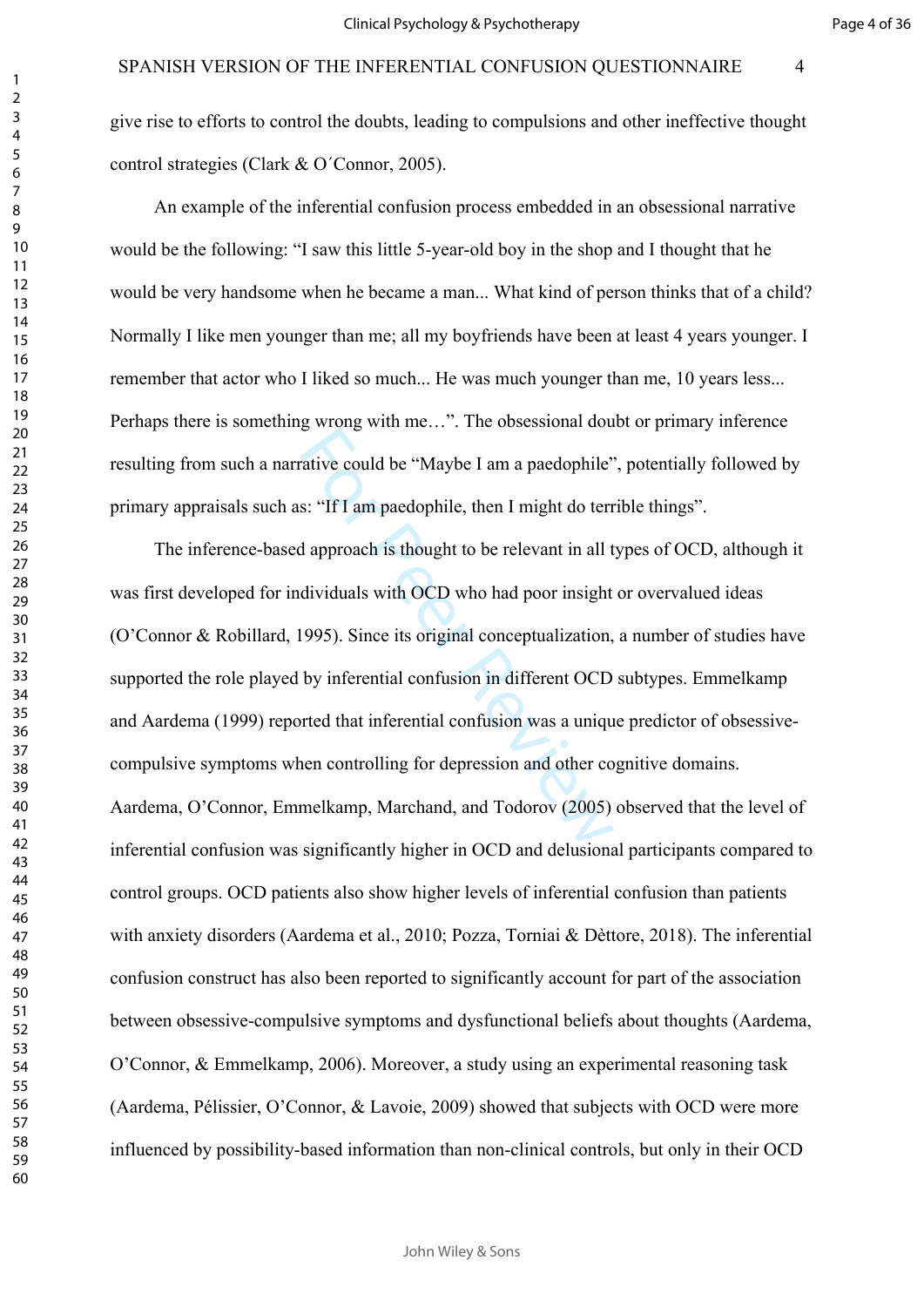$\mathbf{1}$  $\overline{2}$  $\overline{4}$  $\overline{7}$ 

area, suggesting that participants with OCD tend to engage in negative possibilities or doubts while dismissing reality that runs counter to the obsessional doubt.

Example 19 For Protocology in the Control of the Control of the U. Nonetheless, inferential confusion is con<br>as well as in OCD symptomatology in ger<br>ed as originating in obsessional doubt, even<br>dies suggest that inferentia According to the inference-based approach, OCD patients generally do not experience obsessional doubts in every area of life. Instead, concerns appear to be thematic, and reasoning is based on remote possibilities rather than on the senses and common sense. Similarly, OCD is a heterogeneous disorder, and not everyone experiences doubt obsessions across all the symptom dimensions of OCD. Some authors have suggested vulnerable selfthemes that may account for symptom specificity, where the person experiences obsessions as a well as inferential confusion in selected areas of life (Aardema & Wong, 2019; García-Soriano & Belloch, 2012). Nonetheless, inferential confusion is considered relevant in all the OCD symptom subtypes, as well as in OCD symptomatology in general, given that all forms of OCD are conceptualized as originating in obsessional doubt, even though they may appear in different domains. Studies suggest that inferential confusion is related to OCD symptomatology as a whole, in addition to uniquely predicting specific obsessive compulsive symptoms, but results are not consistent across studies for each symptom domain. Wu, Aardema, and O'Connor (2009) reported that inferential confusion and dysfunctional beliefs about thoughts accounted for different OCD symptoms. Inferential confusion predicted checking symptoms; responsibility/threat estimation beliefs predicted washing; and both inferential confusion and perfectionism/certainty predicted rituals. In a recent study conducted in a large OCD sample, inferential confusion was especially relevant in predicting indecisiveness and rumination symptoms, whereas importance/control of thoughts was especially relevant in obsessions, perfectionism and certainty of precision, and just-right symptoms (Aardema, Wu, Moulding, Audet & Baraby, 2018). Moreover, research shows that the inferential confusion construct changes after successful OCD treatment (Aardema, Emmelkamp, & O'Connor, 2005; Aardema, O`Connor, Delorme & Audet, 2016; Aardema et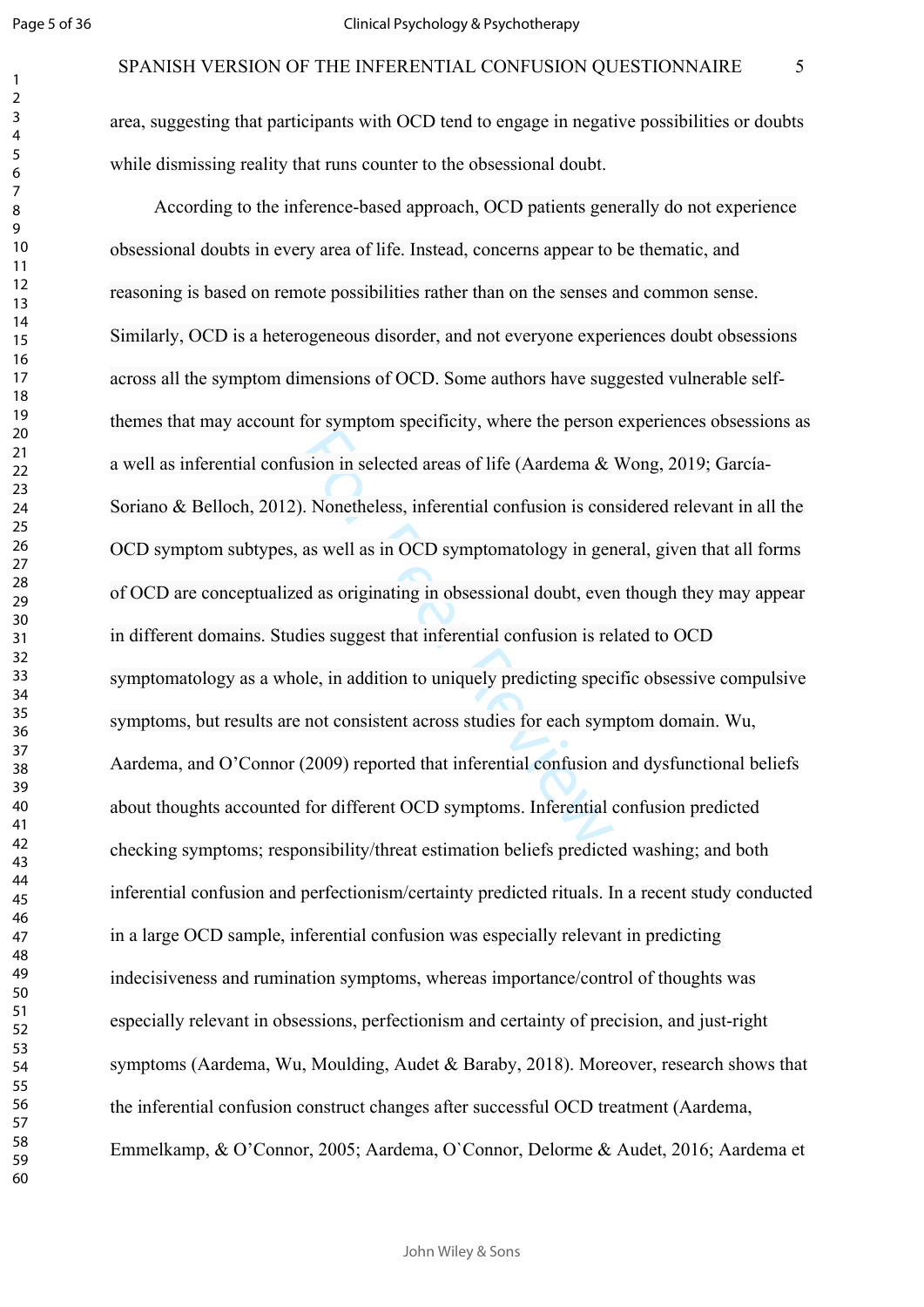al., 2010; Del Borrello & O'Connor, 2014), and there is also some evidence that this treatment is effective with body dysmorphic disorder (Taillon, O'Connor, Dupuis, & Lavoie, 2013), hoarding (St-Pierre-Delorme & O'Connor, 2016), and eating disorders (Purcell & Connor, 2015).

tories about certain problems that might be<br>y see" or "Even if I don't have any actual j<br>ince me otherwise". There are two version<br>a et al., 2005) and the ICQ-EV 30-item ver<br>oved the psychometric properties of the pr<br>reve Most studies investigating the inferential confusion construct have been conducted using the Inferential Confusion Questionnaire (ICQ; Aardema et al., 2005) or its expanded version (ICQ-EV; Aardema et al., 2010), instruments developed to measure the level of inferential confusion, as formulated by O'Connor and Robillard (1995). Examples of items are "I sometimes invent stories about certain problems that might be there without paying attention to what I actually see" or "Even if I don't have any actual proof of a certain problem, my imagination can convince me otherwise". There are two versions of the ICQ, the original 15-item version (Aardema et al., 2005) and the ICQ-EV 30-item version (Aardema et al., 2010). The ICQ-EV improved the psychometric properties of the previous version. Specifically, the ICQ-EV revealed a strong one-factor structure and demonstrated high and excellent internal consistency (Cronbach's  $\alpha$  = .96 in non-clinical groups,  $\alpha$  = .97 in clinical OCD group) and test-retest reliability (.90 with an average interval of 12 weeks, clinical OCD group). Supporting its convergent validity, the ICQ-EV showed moderate to strong correlations with obsessive-compulsive symptoms, independently of the thematic content, and these associations remained significant when controlling for negative mood states (Aardema et al., 2010). The ICQ-EV divergent validity was better than what was shown by the ICQ. In this regard, although there were moderate correlations (ranging between .28 and .57) between the ICQ-EV and another cognitive measure evaluating dysfunctional beliefs (Obsessive Belief Questionnaire-44; Obsessive Compulsive Cognitions Working Group, 2005), partial correlations between the ICQ-EV and OC symptoms (Padua Inventory-Washington State University Revision; Burns, Keortge, Formea, & Sternberger, 1996), controlling for beliefs,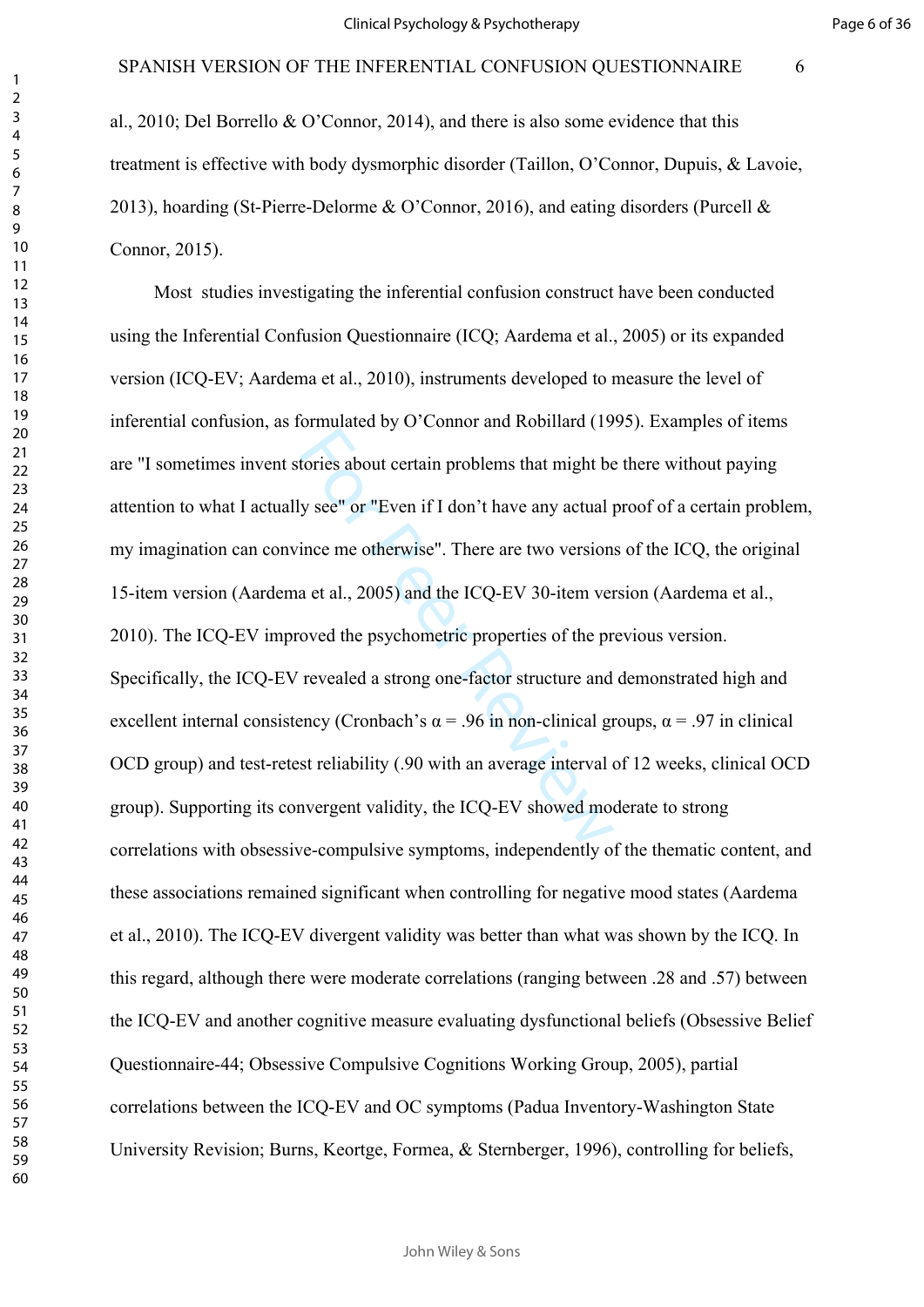revealed that inferential confusion was independently associated with the OC total score, obsessional thoughts about harm, and checking and contamination (Aardema et al., 2010). Finally, like the ICQ, the ICQ-EV showed an adequate capacity to distinguish between OCD and anxious non-OCD participants (Aardema et al., 2010; Pozza et al., 2018).

of the Spanish adaptation of the ICQ- EV;<br>ferential confusion construct is significant<br>mptoms, taking into account the heterogene<br>ond dysfunctional beliefs about thoughts;<br>anfusion construct, as measured by the ICQ<br>OCD cli Although there is evidence supporting the relevance of the inferential confusion construct, there is scarce research analysing this construct in cultural contexts other than North America. We have only been able to find one paper with an Italian sample (Pozza et al., 2018). The aims of the present study are: first, to analyse the factor structure and psychometric properties of the Spanish adaptation of the ICQ- EV; second, to further investigate whether the inferential confusion construct is significantly associated with obsessive-compulsive symptoms, taking into account the heterogeneity of OCD, and whether it explains symptoms beyond dysfunctional beliefs about thoughts; and third, to establish whether the inferential confusion construct, as measured by the ICQ-EV, discriminates between non-clinical and OCD clinical participants. Based on the previous literature, we expect: first, that the Spanish version of the ICQ-EV will show a one-factor structure with good psychometric properties; and second, that inferential confusion, as measured by the ICQ-EV, will explain OC symptoms, independently of their thematic content, beyond the role played by dysfunctional beliefs. Finally, we expect higher scores on the ICQ-EV, indicating higher inferential confusion, in the OCD group.

#### **Method**

### **Participants**

The sample consisted of two groups. A detailed description of the demographic characteristics of both groups can be found in Table 1.

**Non-clinical Sample.** The non-clinical sample consisted of a group of 342 participants (76% female) with a mean age of 29.16 years (range [18-65];  $SD = 13.93$ ). The majority of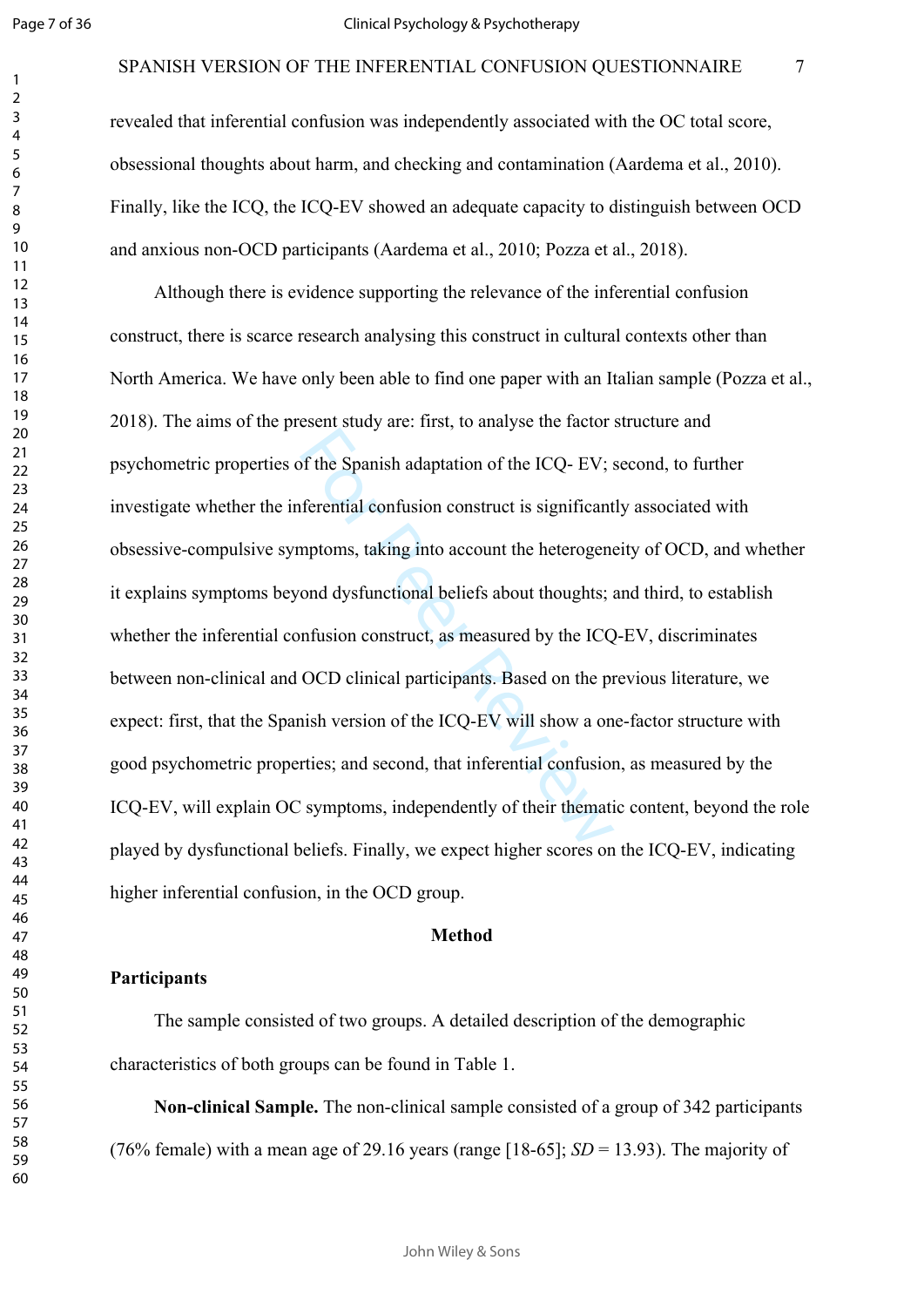the participants were undergraduate students (64.3%), and the rest were community volunteers. Most of the participants were single (71.6%), and 91.5% had finished secondary level studies. Fourteen of the participants reported having been diagnosed with a psychological disorder (three with panic disorder, major depression, or specific phobia; two with dysthymia; one with generalized anxiety disorder or social phobia).

6.7%) had university education. Eighteen or<br>ty comorbid disorders: general anxiety disordering the hondriasis ( $n = 3$ ), social phobia ( $n = 3$ ), p<br>**ion Questionnaire Expanded Version (I**<br>sures the level of inferential conf **Clinical Sample.** A group of 66 participants (52% female) with a primary diagnosis of OCD (DSM-IV-TR, American Psychiatric Association, 2000) made up the clinical sample. Their mean age was 34.74 years (range [18-63];  $SD = 9.78$ ), and half of them ( $n = 33$ ) were married. Most of them (66.7%) had university education. Eighteen of the clinical participants had one or more secondary comorbid disorders: general anxiety disorder (*n* = 5), major depression ( $n = 4$ ), hypochondriasis ( $n = 3$ ), social phobia ( $n = 3$ ), panic disorder ( $n = 2$ ), and specific phobia  $(n = 1)$ .

#### **Measures**

**Inferential Confusion Questionnaire Expanded Version (ICQ-EV; Aardema et al., 2010).** The ICQ-EV measures the level of inferential confusion. Items are rated on a 6-point scale ranging from 1 = *strongly disagree* to 6 = *strongly agree*. The ICQ-EV showed good psychometric properties, as described in the Introduction section. The ICQ-EV was translated into Spanish by one of the authors of this study. Afterwards, a native English speaker who was bilingual in Spanish back-translated the Spanish version into English. The original English version and the translation were compared, and discrepancies were discussed with the primary author of the questionnaire until reaching an agreement. Wording of the items is shown in Table 2. See the Spanish version of the ICQ-EV in the Appendix.

**Obsessive Beliefs Spanish Inventory-Revised (OBSI-R; Belloch et al., 2010).** This is a self-report questionnaire designed to evaluate dysfunctional beliefs hypothetically related to the maintenance and/or development of OCD. It consists of 50 items rated on a 7-point Likert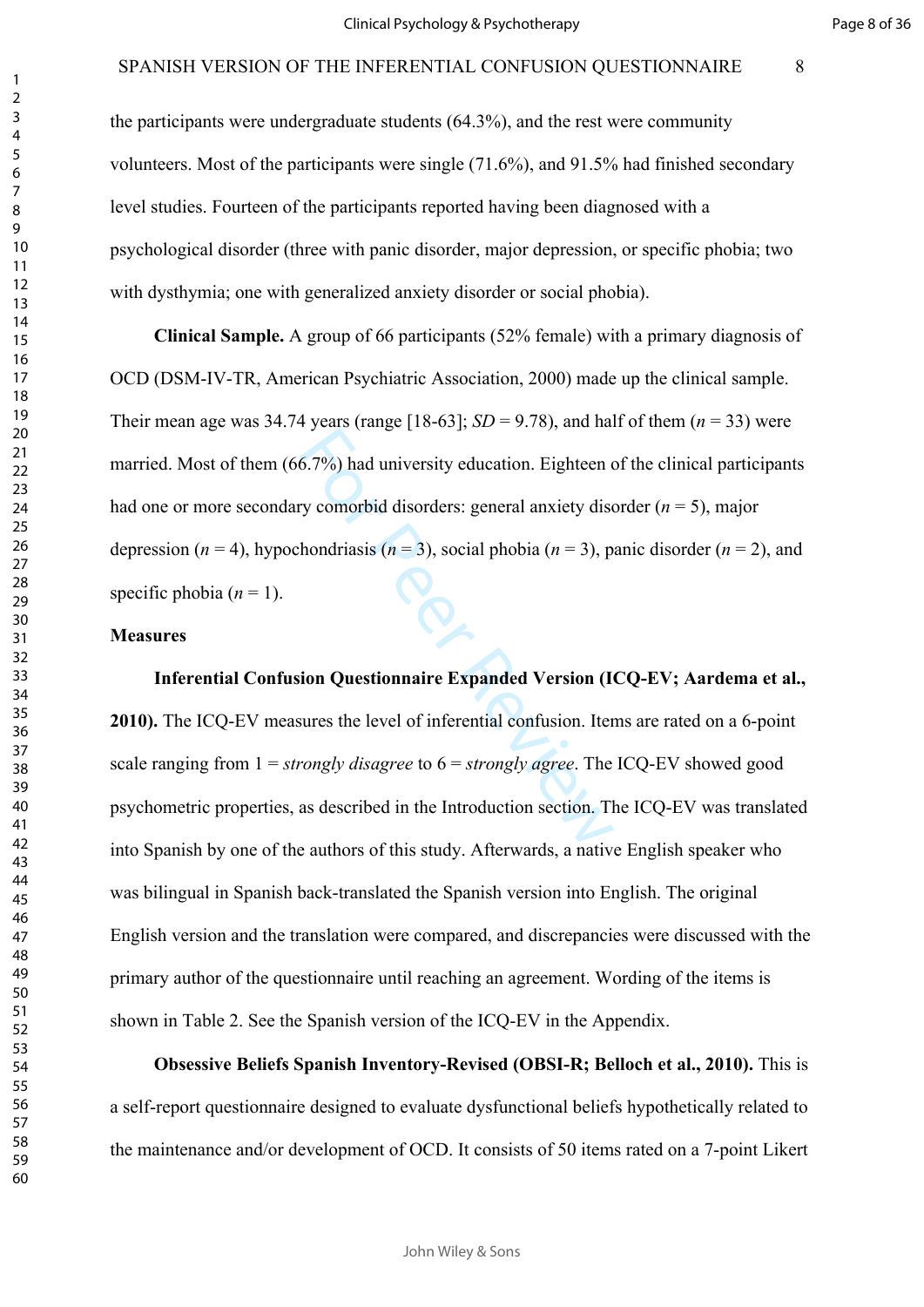$\mathbf{1}$ 

#### SPANISH VERSION OF THE INFERENTIAL CONFUSION QUESTIONNAIRE

e relevance, but not the specificity, of dysf<br>reports (e.g., Tolin, Worhunsky, & Maltby<br>ency (Cronbach's α) of the subscales for the<br>Responsibility/Threat, .91/.96 for Importa<br>//Uncertainty.<br>sive Inventory-Revised (OCI-R scale ranging from 1 = *absolutely disagree* to 7 = *absolutely agree*. Items are grouped in three factors: Responsibility/Threat (15 items), Importance/Control Thoughts (22 items), and Perfectionism/Uncertainty (13 items). Previous studies revealed moderate/high associations between the OBSI-R and OC symptoms (OCI-R; Foa et al., 2002) and moderate associations with depressive symptoms (Beck Depression Inventory; Beck & Steer, 1993). The OBSI-R total score and subscales differentiate between clinical OCD participants and non-clinical participants, and most of the subscales also differentiate between OCD and anxious patients. However, no differences were found on the OBSI-R between OCD and depressed patients (Belloch et al., 2010). The relevance, but not the specificity, of dysfunctional beliefs is consistent with previous reports (e.g., Tolin, Worhunsky, & Maltby, 2006). In the present study, the internal consistency (Cronbach's  $\alpha$ ) of the subscales for the non-clinical/ clinical samples was .86/ .93 for Responsibility/Threat, .91/ .96 for Importance/Control Thoughts, and .91/ .91 for Perfectionism/Uncertainty.

**Obsessive-Compulsive Inventory-Revised (OCI-R; Foa et al., 2002; Spanish version: Belloch et al., 2013; Fullana et al., 2005).** The OCI-R is a self-report questionnaire that assesses distress associated with various obsessive–compulsive symptoms on six subscales with three items each: washing, checking, ordering, obsessing, hoarding, and neutralizing. It consists of 18 items with a 5-point Likert scale ranging from 0 = *Not at all* to 4 = *Extremely.* There is evidence supporting its convergent and divergent validity in clinical and non-clinical samples (Foa et al., 2002; Fullana et al., 2005). In the present study, the internal consistency for the subscales ranged from .59 (Neutralization) to .79 (Obsessing) in the nonclinical sample, and from .78 (Obsessing) to .91 (Checking) in the clinical sample. This moderate to high internal consistency is similar to what was reported in other studies with Spanish clinical (Belloch et al., 2013) and non-clinical samples (Fullana et al., 2005).

John Wiley & Sons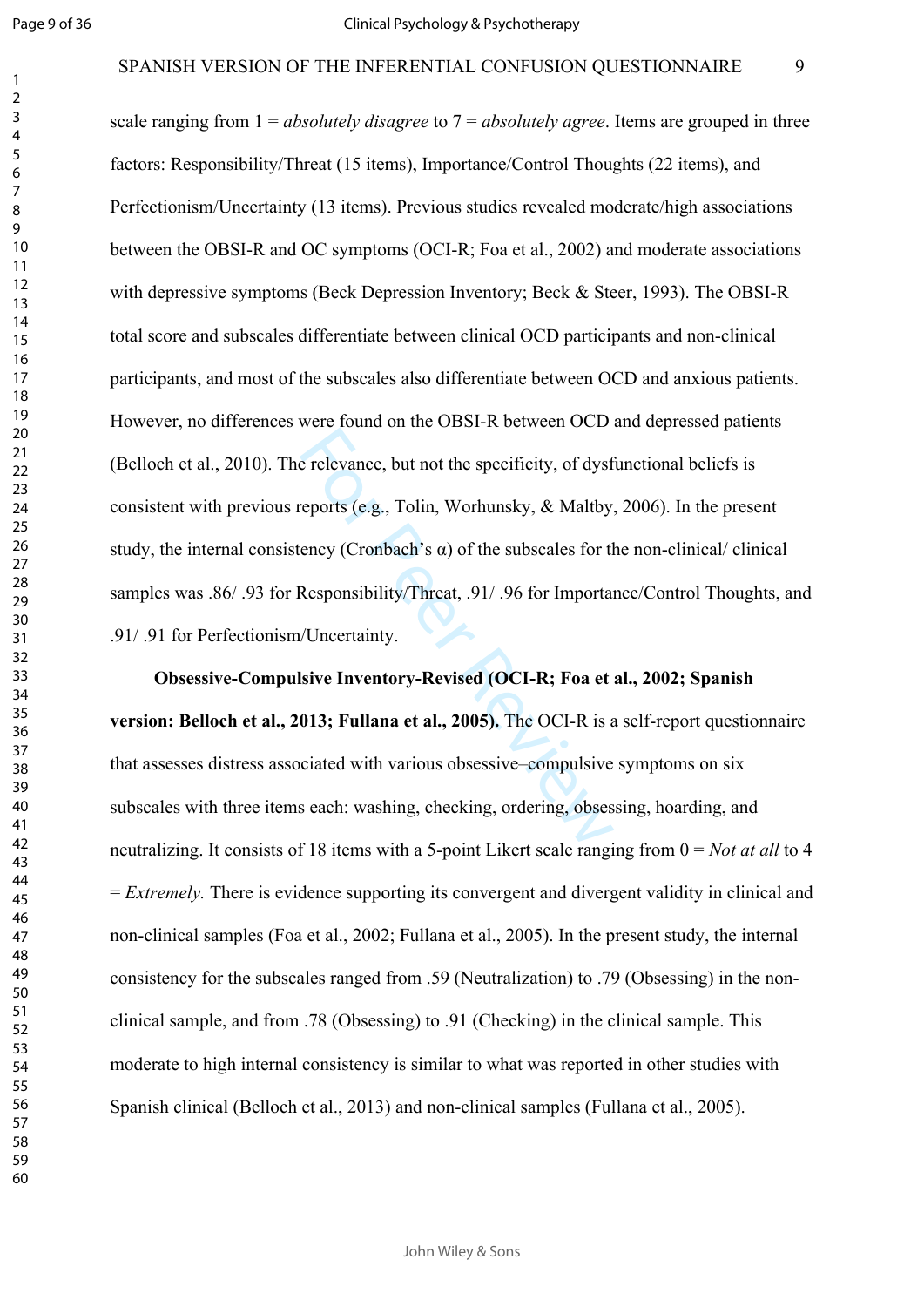Page 10 of 36

on was .87 in the non-clinical sample and .9<br>2 and .93, respectively. This internal consi<br>ilies using the DASS-21 in Hispanic popula<br>net, 2016).<br>Sample, students attending the 4<sup>th</sup> year of<br>itat de València (Valencia, Spai **The Depression Anxiety Stress Scale-21 (DASS-21; Lovibond & Lovibond, 1995; Spanish version: Daza, Novy, Stanley, & Averill, 2002).** The DASS-21 is a self-report questionnaire designed to measure the negative emotional states of depression, anxiety, and stress. It consists of 21 items with a 4-point Likert scale ranging from 0 = *did not apply to me at all* to 3 = *applied to me very much, or most of the time*. The DASS-21 has adequate psychometric properties and good convergent and discriminant validity when compared to other validated measures of depression and anxiety (Henry & Crawford, 2005). In the present study, the Depression (seven items) and Anxiety (seven items) scales are used. The internal consistency for Depression was .87 in the non-clinical sample and .89 in the clinical sample; and for Anxiety, it was .72 and .93, respectively. This internal consistency is similar to what was reported in other studies using the DASS-21 in Hispanic populations (Daza et al., 2002; Román, Santibáñez & Vinet, 2016).

#### **Procedure**

For the non-clinical sample, students attending the 4<sup>th</sup> year of the undergraduate Degree in Psychology at Universitat de València (Valencia, Spain) were invited to participate in a study. While 175 students completed the ICQ-EV, 55 students completed the entire set of paper-and-pencil questionnaires (described above) during a training session on the purpose and procedure of the research. These 55 students recruited 129 community participants by inviting other people in their social network to participate in the study, and the students received course credit for their recruitment efforts. Seventeen participants were excluded due to missing data on any of the items on the questionnaires. Thus, the final sample was composed of 342 participants. In addition, seven participants did not complete the OBSI-R, although the decision was made to include them in the final sample. All the participants met the following inclusion criteria: age between 18 and 70 years, ability to read and understand the instruments, and the absence of any self-reported organic mental disorder, intellectual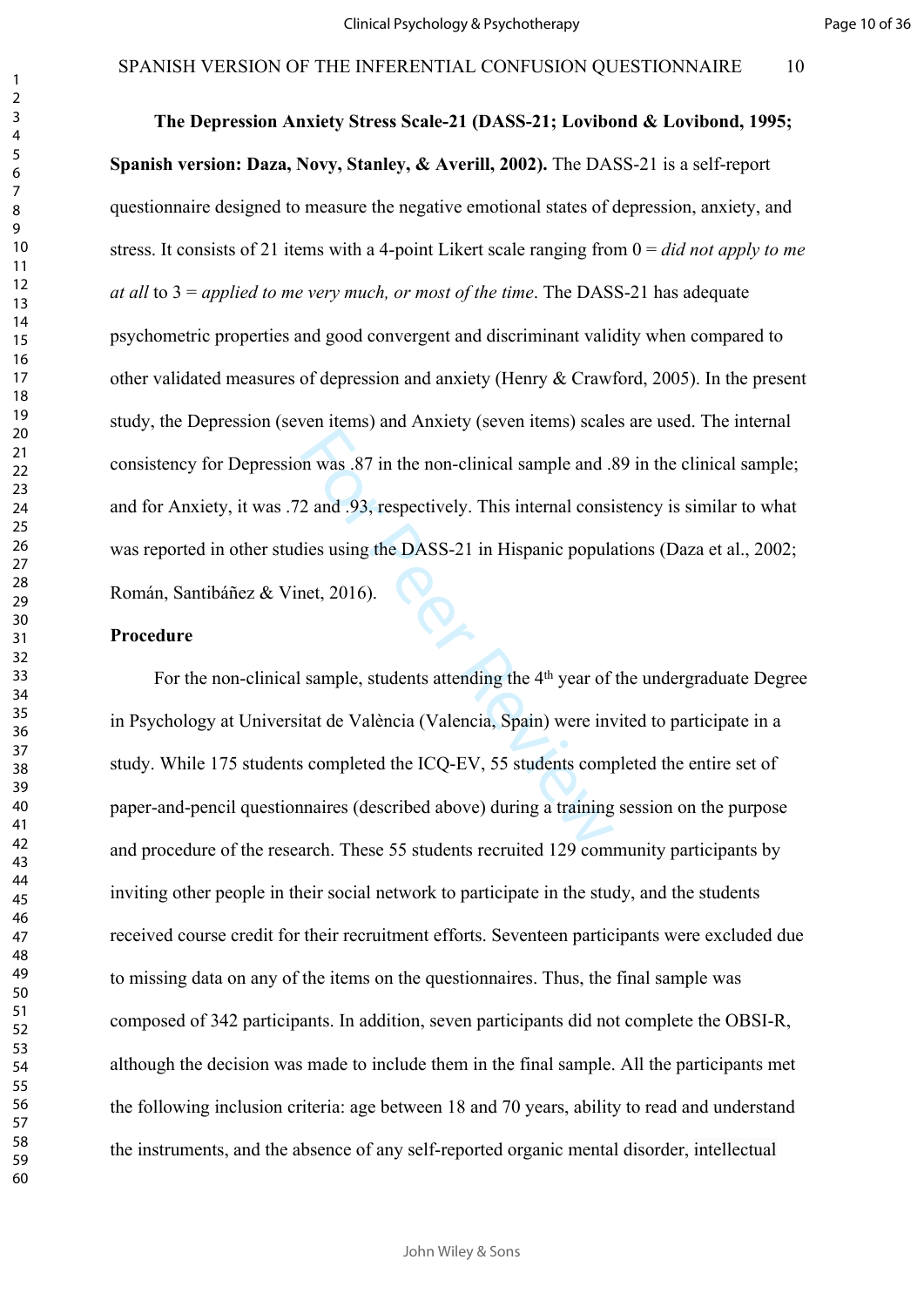$\mathbf{1}$  $\overline{2}$ 

disability, or history of substance abuse disorders. In order to analyse test-retest reliability, the 129 community volunteers were invited to complete the ICQ-EV again two weeks later, and 98 responded to this request.

Spanish translation: Morillo & Belloch, 19<br>medical conditions, and current/past psych-<br>nt was also recorded. The evaluator also in<br>ssessment procedure, and s/he asked for hi<br>tient was given the self-report questionnai<br>comp The clinical sample was recruited from private practice, announcements in a psychology blog, and a Spanish OCD association (Asociación TOC Granada). Before being included, volunteers were individually evaluated by one of the authors to obtain a full history and examination. Intake assessment consisted of a diagnostic interview using the Anxiety Disorders Interview Schedule for the DSM-IV: Lifetime version (ADIS-IV-L; Di Nardo, Brown, & Barlow, 1994; Spanish translation: Morillo & Belloch, 1996). Information about basic demographic data, medical conditions, and current/past psychological and pharmacological treatment was also recorded. The evaluator also informed the patient about the study's purpose and assessment procedure, and s/he asked for his or her explicit consent to participate. Then, each patient was given the self-report questionnaires described in the instruments section to be completed at home and returned within two weeks. Eight patients did not complete the OBSI-R questionnaire. All the participants provided written informed consent prior to completing the questionnaires. The study received the approval of the Ethical Committee of the University (Universitat de València, H1458129873255).

#### **Data Analysis**

Statistical analyses were carried out using the statistical package SPSS for Windows v. 20 (IBM SPSS Inc., 2011) and MPlus 7.4 (Muthén & Muthén, 2015). First, we computed the descriptive analyses of the ICQ items in the non-clinical sample: means, standard deviations, skewness, and kurtosis. Second, again with the non-clinical sample, we analysed the internal structure of the expanded version of the ICQ (30 items) by means of confirmatory factor analysis. In these two steps, we restricted our analysis to the non-clinical sample, given that the small sample size of the clinical sample would lead to very unstable results. In line with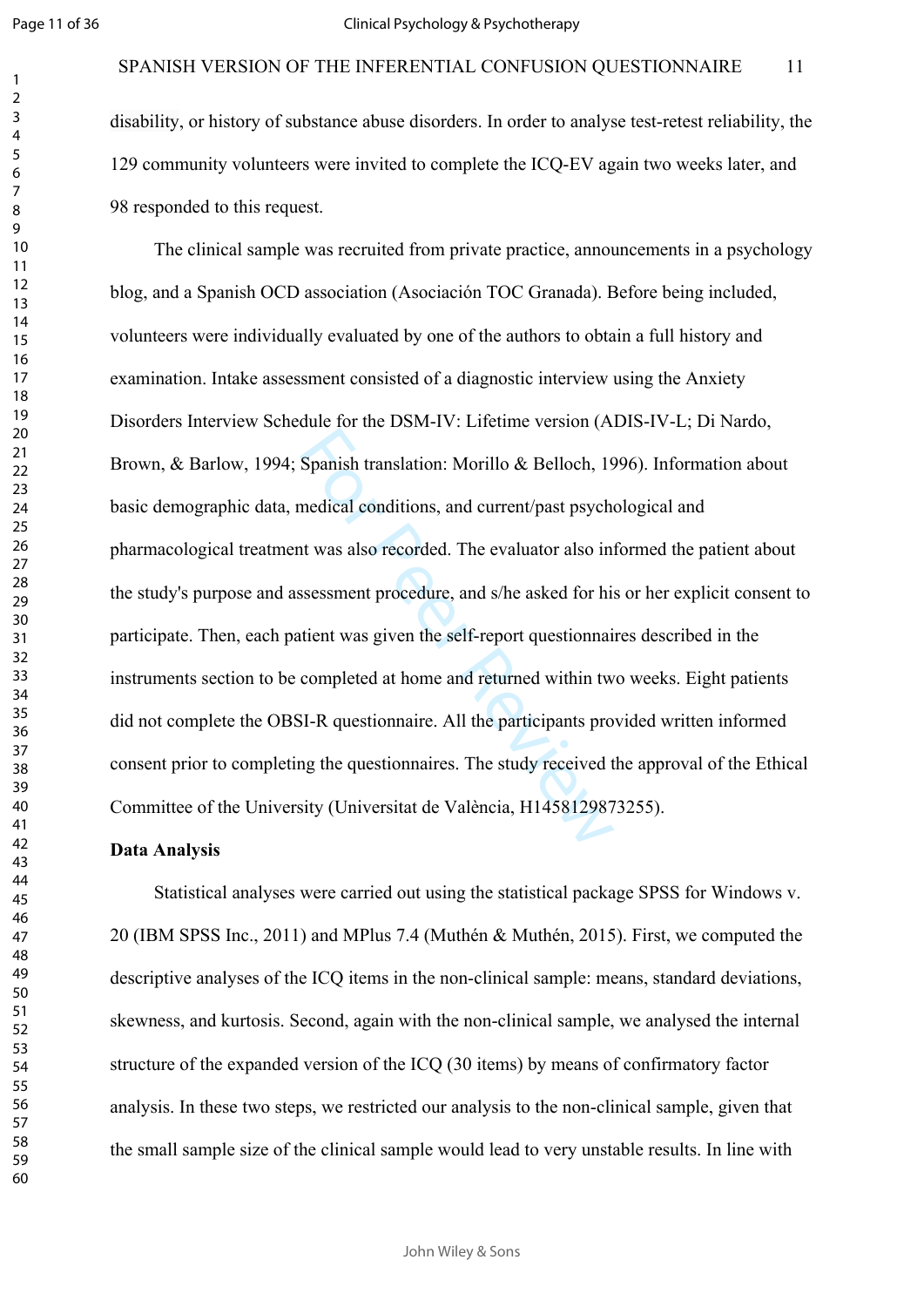mes cannot tell whether all the possibilities<br>the responses as categorical (WLSMV estimated for all the derived models, using the c<br>tler, 1999): CFI and TLI with values greate<br>tive of satisfactory fit. Third, we computed<br>t Llorens-Aguilar et al. (2019), we chose confirmatory factor analysis instead of exploratory factor analysis because it makes it possible to include correlated uniqueness in the model. If no correlated uniqueness is included in the model, the model fit and estimated parameters are equivalent for both techniques in unidimensional models. Thus, confirmatory factor analysis offers the option of including more parameters than in exploratory factor analysis, if needed, with no drawbacks if not. Confirmatory factor analysis (without correlated uniqueness) and exploratory structural equation models are equivalent for unidimensional models. Given the expected floor effect on several of the ICQ-EV items, which implies a high departure from normality (e.g., "I sometimes cannot tell whether all the possibilities that enter my mind are real or not"), we treated the responses as categorical (WLSMV estimator in Mplus). Goodness-of-fit was assessed for all the derived models, using the common cut-off values for the fit indices (Hu & Bentler, 1999): CFI and TLI with values greater than .95 and RMSEA less than .06 were indicative of satisfactory fit. Third, we computed the reliability: (a) internal consistency, computed with Cronbach's alpha, and (b) test-retest correlation. Fourth, in order to explore the associations between the inferential confusion construct and obsessivecompulsive related constructs and symptoms, we computed Pearson correlations between the ICQ-EV and OBSI-R scales, the OCI-R scales, and depression and anxiety scales from the DASS-21, for the non-clinical and clinical samples separately. Fifth, in order to explore whether the inferential confusion construct is significantly associated with obsessivecompulsive symptoms, beyond the role played by dysfunctional beliefs about thoughts, we conducted regression analyses in the non-clinical sample, with the total score on the OCI-R as dependent variable. In step 1, we controlled the influence of the DASS-Depression and DASS-Anxiety variables. In step 2, we introduced the OBSI-R subscales as predictors, and in step 3, we introduced the ICQ-EV. We repeated the same process for each of the OCI-R subscales as dependent variables. Sixth, to measure whether the inferential confusion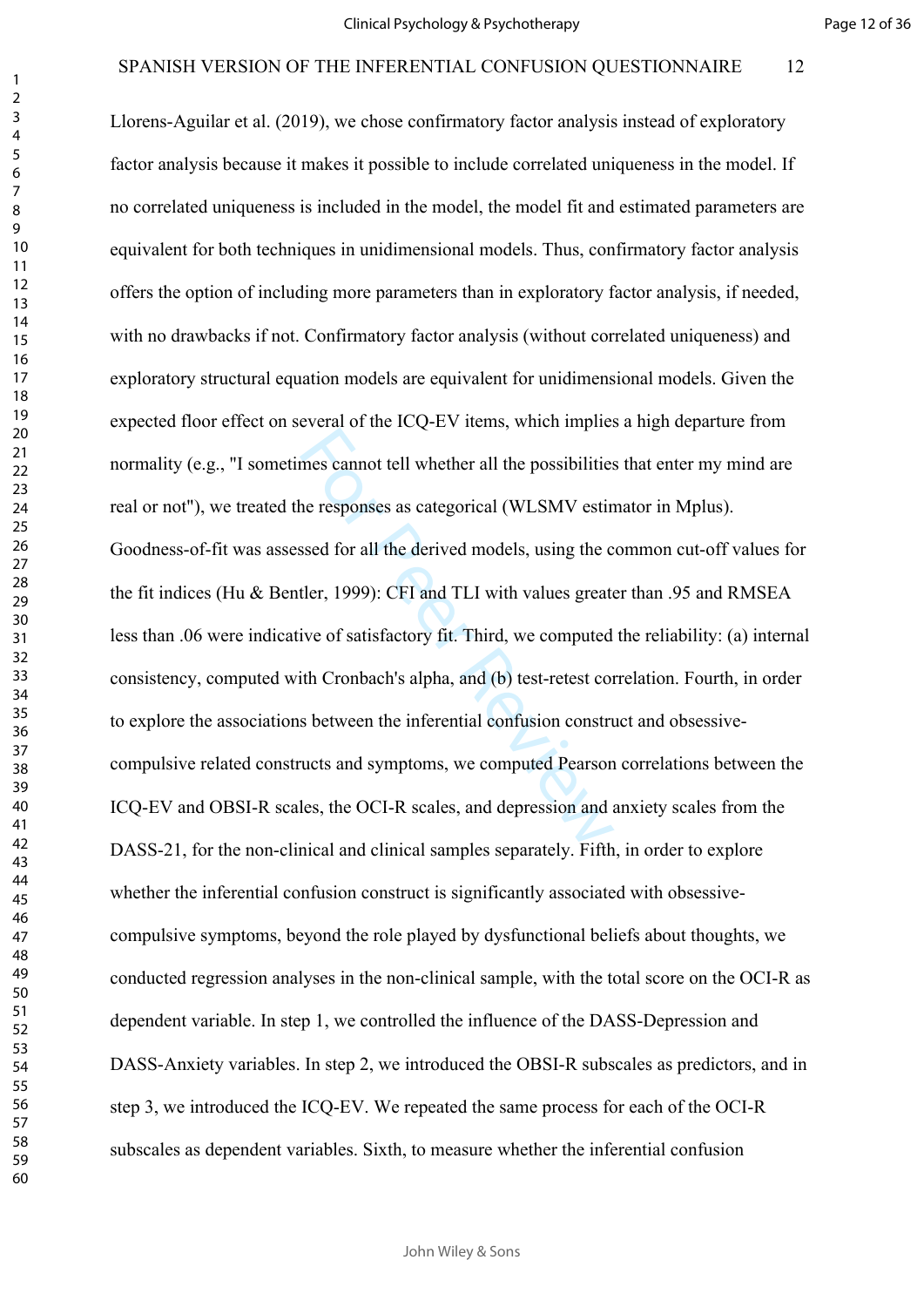construct discriminates between clinical and non-clinical samples, we used Welch's *t* test analysis to compare the ICQ-EV scores of OCD clinical and non-clinical populations (Welch's test should be preferred over Student's test; Zimmerman, 2004). We also computed this difference when controlling for sociodemographic information. In this regard, we also tested the discrimination validity by analysing the area under the curve (AUC) through receiver operating characteristic (ROC) analyses of the ICQ-EV and other assessed constructs.

#### **Results**

#### **Item Descriptors, Internal Structure, and Reliability of ICQ-EV**

Item descriptors are presented in Table 2. The items on the ICQ-EV presented low means in the non-clinical sample (*Mmean* = 2.22, range [1.58, 3.03]). On average, data presented (mild) positive skewness ( $M_{\text{Sk}} = 1.02$ , range [0.27, 2.16]) and kurtosis ( $M_k = 0.42$ , range [–0.93, 4.43]).

al Structure, and Reliability of ICQ-EV<br>
presented in Table 2. The items on the IC<br>
sample ( $M_{mean} = 2.22$ , range [1.58, 3.03]).<br>
skewness ( $M_{Sk} = 1.02$ , range [0.27, 2.16])<br>
the factor structure of the ICQ-EV, a facto<br>
e. In order to analyse the factor structure of the ICQ-EV, a factor analysis was conducted in the non-clinical sample. The unifactorial model found in previous studies was tested, and it obtained goodness-of-fit values near the conventional cut-off values, although slightly worse than expected for TLI and RMSEA,  $\chi^2(405) = 1044.2$ ;  $p < .001$ ; CFI = .950, TLI = .947, RMSEA = .068. Items showed high loadings,  $M_{\text{loading}} = .72$ , range [.58, .81] (see Table 2).

The internal consistency, calculated with Cronbach's alpha, for the ICQ-EV was .95. Test-retest correlation  $(n = 98)$  was .88, and the retest internal consistency was .97.

# **Associations Between ICQ-EV and OCD Symptoms, Depression, and Anxiety**

Zero-order correlations between the ICQ-EV and the remaining variables are presented in Table 3. Regarding the non-clinical sample, the ICQ-EV showed medium to high significant associations with every variable included: anxiety, depression, OCD symptoms, and OCD beliefs ( *r* range [.33, .59]). However, a different pattern was found in the OCD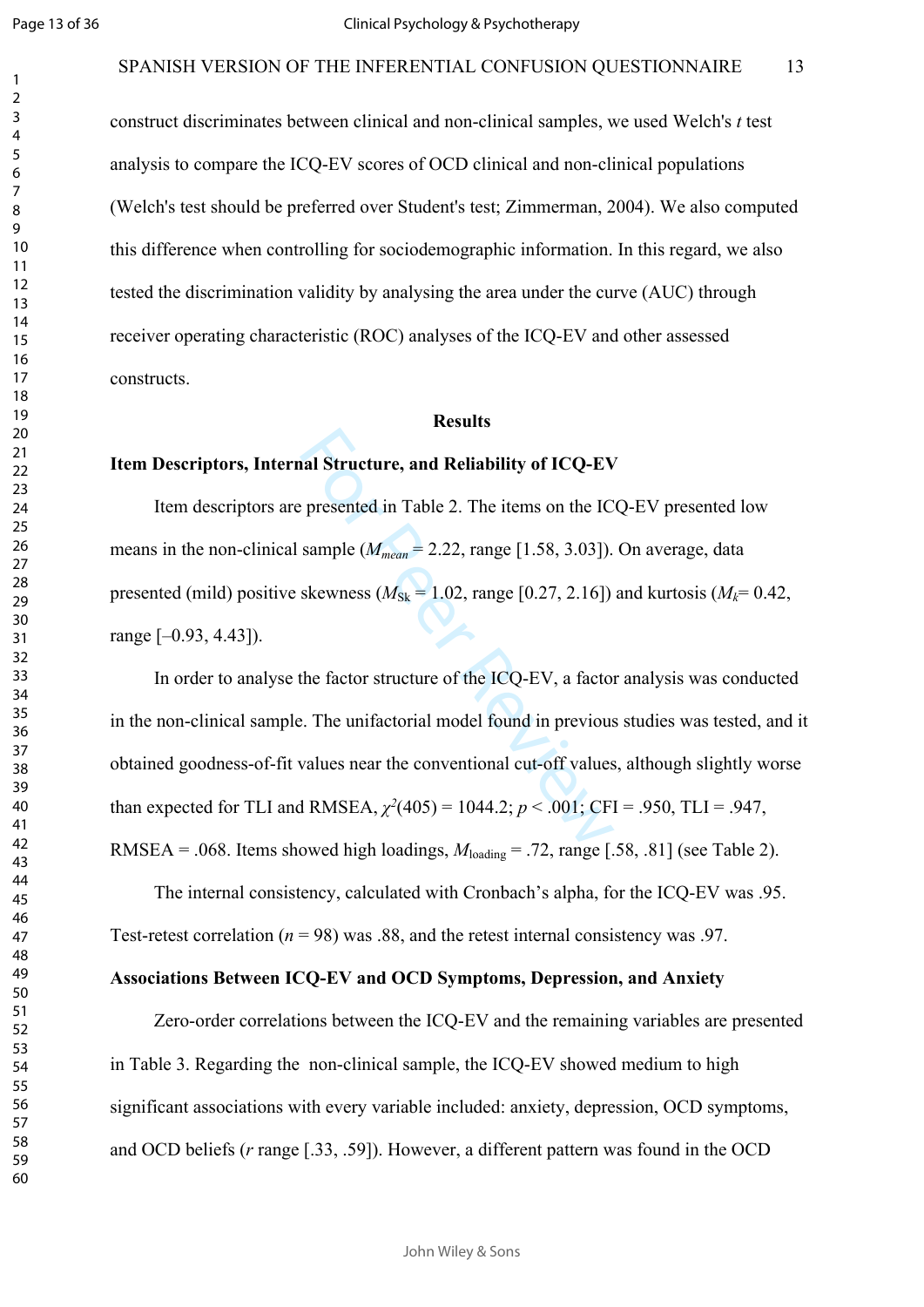sample  $(n = 66)$ . Inferential confusion was significantly and positively associated with OCI-R Obsessing and Ordering, DASS-21 Depression, and the OBSI-R subscales (*r* range [.27, .44]). For the remaining variables, OCI-R Washing, Hoarding, Checking, and Neutralizing subscales, and DASS-21 Anxiety, correlations were non-significant  $(p > .05)$ .

#### **Hierarchical Regression Analyses**

resents the explained variance for each step<br>lized coefficients for the third step in each<br>as, the OBSI-R added 13% in the second s<br>third step, thus emerging as the only signi<br>OCI-R Obsessing and Checking, with the :<br>9%, r Regression analyses were carried out in order to predict OCD symptoms measured by the OCI-R. In the first step, the DASS-21 Depression and Anxiety subscales were entered, and in step 2, the OBSI-R subscales were entered, followed by entering the ICQ-EV total score in step 3. Table 4 presents the explained variance for each step, the change in explained variance, and the standardized coefficients for the third step in each regression. In predicting OCI-R Washing symptoms, the OBSI-R added 13% in the second step, whereas the ICQ-EV added a further 3% in the third step, thus emerging as the only significant predictor. The same pattern was observed for OCI-R Obsessing and Checking, with the second step (OBSI-R) accounting for 8% and 13%, respectively. The ICQ-EV was the only significant predictor in the third step, accounting for 13% and 5% of the variance. Regarding OCI-R Hoarding, the second step explained 12% of the variance, whereas the third step accounted for 7%, and three significant predictors appeared: DASS-Anxiety, OBSI-R Responsibility-Threat, and ICQ-EV. Finally, for OCI-R Ordering and Neutralizing, the second step accounted for 23% and 7% of the variance, respectively, whereas in the third step, the ICQ-EV did not account for significant variance.

#### **Comparison of Clinical and Non-clinical samples on the ICQ-EV**

The non-clinical group and the OCD patients were compared on the ICQ-EV, and significant differences emerged,  $t(88.46) = 17.68$ , Cohen's  $d = 2.43$ , with OCD patients,  $(M =$ 131.36; *SD* = 27.64) scoring higher than the non-clinical group ( $M = 66.32$ , *SD* = 25.92). Then, we checked whether the groups were equally distributed in the socio-demographic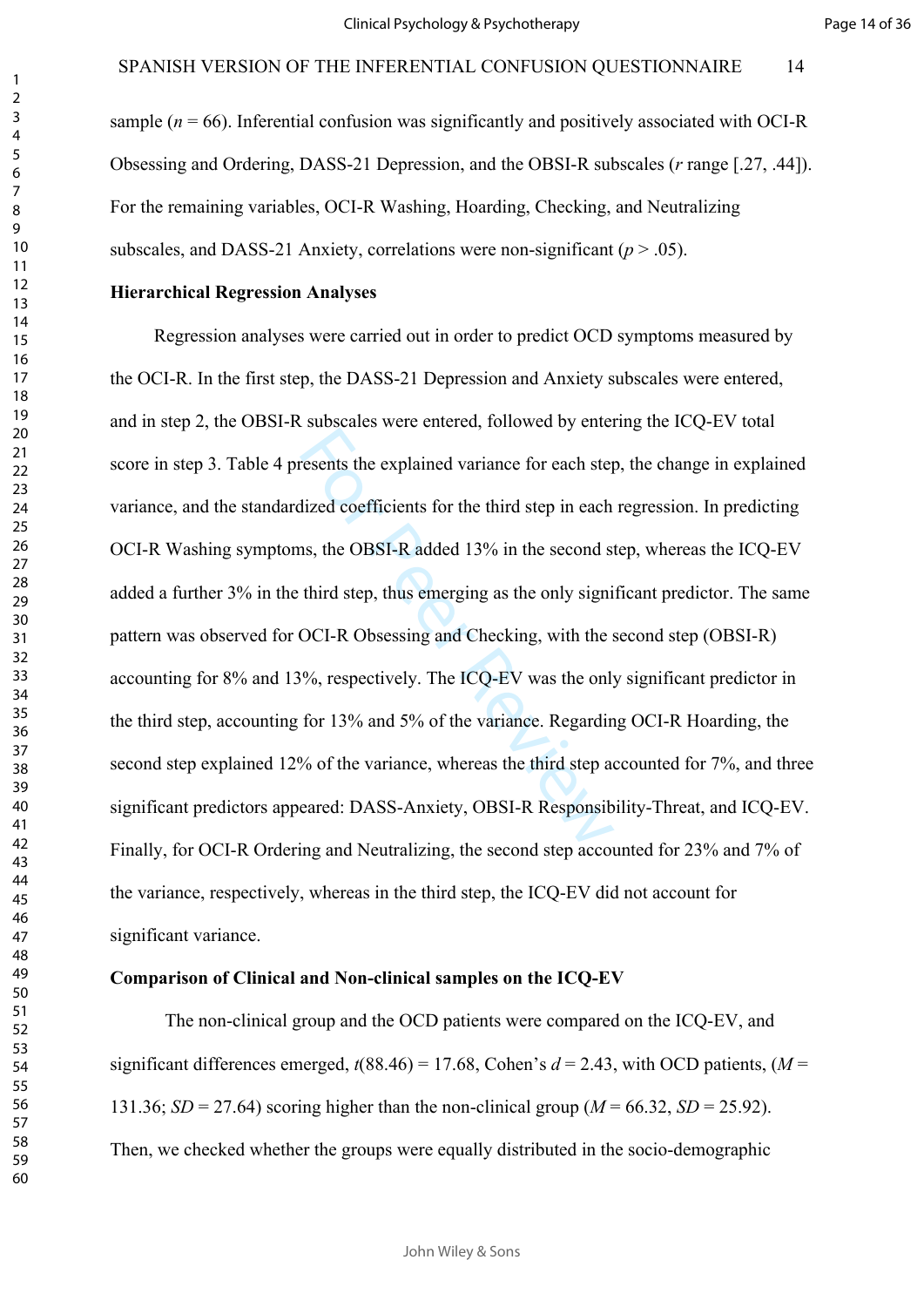variables. Differences were found in age, sex, marital status, and level of studies ( $ps < .001$ ; Table 1). However, even after controlling for sociodemographic variables, differences in the ICQ-EV between non-clinical and OCD patients remained significant  $(p < .001)$ , and they even increased from 65.04 points without additional variables to 71.46 when controlling for the sociodemographic variables. When the ROC curve was analysed, the AUC was 0.96. For comparison purposes, we computed the AUC for the rest of variables, and in all cases, the AUC values were smaller (from AUC = .41 for OCI-R Hoarding to AUC = .94 for OCI-R Obsessing).

#### **Discussion**

**Discussion**<br>
self-report instrument that measures the level<br>
t considered relevant in developing and main<br>
Connor & Robillard, 1995). Although a re<br>
e relevance of this construct, as evaluated<br>
L., 2010, 2018; Wu et al., The ICQ-EV is a self-report instrument that measures the level of inferential confusion, a key construct considered relevant in developing and maintaining an inferencebased model of OCD (O´Connor & Robillard, 1995). Although a relatively large number of studies have supported the relevance of this construct, as evaluated by the ICQ-EV, in OCD symptoms (Aardema et al., 2010, 2018; Wu et al., 2009), few studies have compared inferential confusion and dysfunctional beliefs in a cultural context different from North America. Moreover, the ICQ-EV has demonstrated good psychometric properties in English and French (Aardema et al., 2010) and Italian (Pozza et al., 2018), but no studies have analysed its properties in the Spanish population.

The present study confirms our first hypothesis. The Spanish version of the ICQ-EV showed optimal psychometric properties, with excellent internal consistency and stability. This result is consistent with previous studies conducted in clinical and non-clinical samples with internal consistencies ranging from .83 to .97 (Aardema et al., 2010, 2018; Poza et al., 2018; Wu et al. 2009). The current study also reveals a strong one-dimensional structure with high factor loadings across the entire item set, thus supporting the original structure (Aardema et al., 2005, 2010).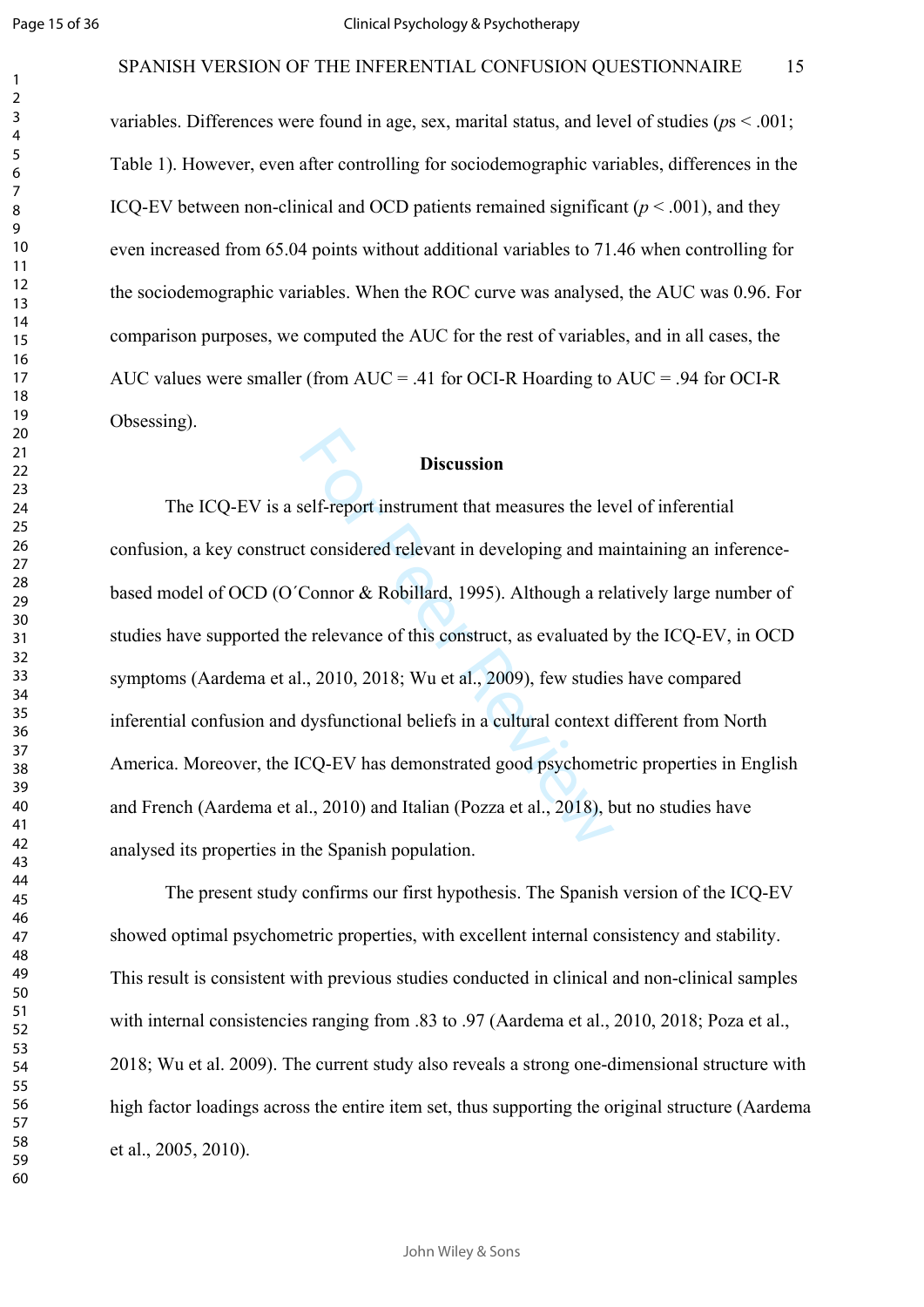Regarding our second aim of analysing the contributions of the inferential confusion construct, beyond dysfunctional beliefs about thoughts, to explain specific symptoms, the results were partially consistent with our hypothesis. Results showed that, although neither of the two cognitive constructs, inferential confusion or dysfunctional beliefs, was relevant in the prediction of all the specific OC symptoms, each construct made a unique contribution to specific OC symptoms. Specifically, inferential confusion emerged as the only significant predictor of Obsessing, Checking, and Washing OC symptoms, which are very common symptom dimensions in OCD. Moreover, inferential confusion made a contribution to explaining Hoarding symptoms, but it did not significantly predict Ordering or Neutralizing symptoms.

ptoms, but it did not significantly predict C<br>dicted a substantial portion of the variance<br>ve in nature, which is consistent with preview<br>2010). Regarding Checking, results are co<br>al., 2018) in clinical and non-clinical sa The ICQ- EV predicted a substantial portion of the variance in Obsessing symptoms, a dimension that is cognitive in nature, which is consistent with previous research in clinical samples (Aardema et al., 2010). Regarding Checking, results are consistent with studies using the ICQ-EV (Aardema et al., 2018) in clinical and non-clinical samples (Wu et al., 2009) that reported a specific contribution of the ICQ-EV. In the case of Washing, results are consistent with studies supporting the relevance of inferential confusion in Washing OCD symptoms, and they also show significant unique relationships between inferential confusion and contamination symptoms (Aardema et al., 2005, 2006, 2010), although other studies have not supported the specific or shared contribution of the ICQ-EV (Aardema et al., 2018; Wu et al., 2009). It is important to note that previous research did not test the predictive power of inferential confusion in hoarding symptoms, and so this is the first study to point out its relevance. Recently, in other studies, the presence of hoarding symptoms in OCD has been associated with more severe OCD symptoms and autism characteristics (Boerema, Boer, van Balkom, Eikelenboom, Visser, & van Oppen, 2019). Finally, the ICQ-EV did not account for significant unique variance in Ordering and Neutralizing, although previous research showed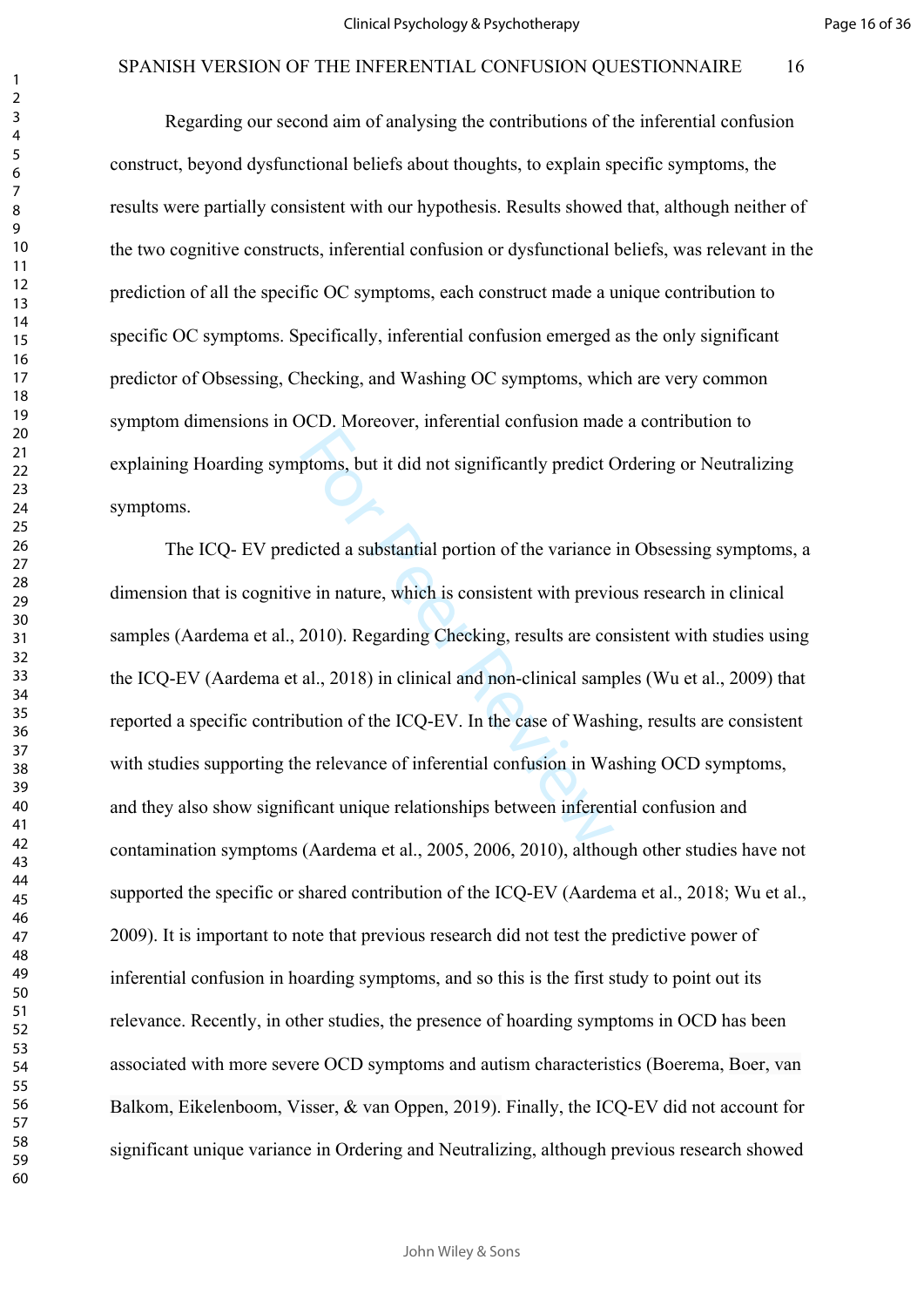$\mathbf{1}$  $\overline{2}$  $\overline{4}$  $\overline{7}$ 

that the ICQ contributed to the prediction of VOCI-Just Right symptoms (Aardema et al., 2018).

laining Symmetry/Order symptoms (Julier<br>ady, & Hannan, 2008; Wheaton, Abramow<br>ag that Importance/Control of Thoughts di<br>r the ICQ-EV was entered in the final equa<br>s relevance (Wheaton et al., 2010).<br>ential confusion did no Regarding the belief domains, although they showed medium associations with all the OCD symptoms in both the clinical and non-clinical samples, in the regression analysis, once the ICQ-EV was introduced, the OBSI only predicted Hoarding and Ordering OC symptoms. Specifically, Responsibility/Overestimation of Threat predicted Hoarding symptoms, and Perfectionism/Intolerance to Uncertainty was the unique predictor of the Ordering symptoms. This is consistent with other studies showing that Perfectionism/Intolerance to uncertainty is especially relevant in explaining Symmetry/Order symptoms (Julien, O'Connor, Aardema, & Todorov, 2006; Tolin, Brady, & Hannan, 2008; Wheaton, Abramowitz, Berman, Riemann, & Hale, 2010). It is surprising that Importance/Control of Thoughts did not account for the Obsessing symptoms after the ICQ-EV was entered in the final equation, given that previous research has supported its relevance (Wheaton et al., 2010).

The fact that inferential confusion did not emerge as a significant unique predictor of all the OC symptoms is consistent with previous findings (Aardema et al., 2005, 2006, 2018) and with the hypothesis that obsessive-compulsive beliefs stemming from the inferential confusion process are associated with the occurrence of obsessive doubt and distorted appraisal of the obsessive doubt or obsessions reinforcing the OC symptoms (Clark & O'Connor, 2005). However, inferential confusion was a significant unique predicator of what are often considered the most common symptom domains in OCD, with the exception of ordering. Perhaps Ordering and Neutralizing were not predicted by the ICQ-EV because the ICQ-EV does not measure aspects of inferential confusion that are more relevant to some specific OCD subtypes, such as Ordering, or because the OCI-R does not accurately appraise them. Furthermore, this result could indicate that OCD is a heterogeneous disorder (e.g., García-Soriano, Belloch, & Morillo, 2008; Haslam, Williams, Kyrios, McKay, & Taylor,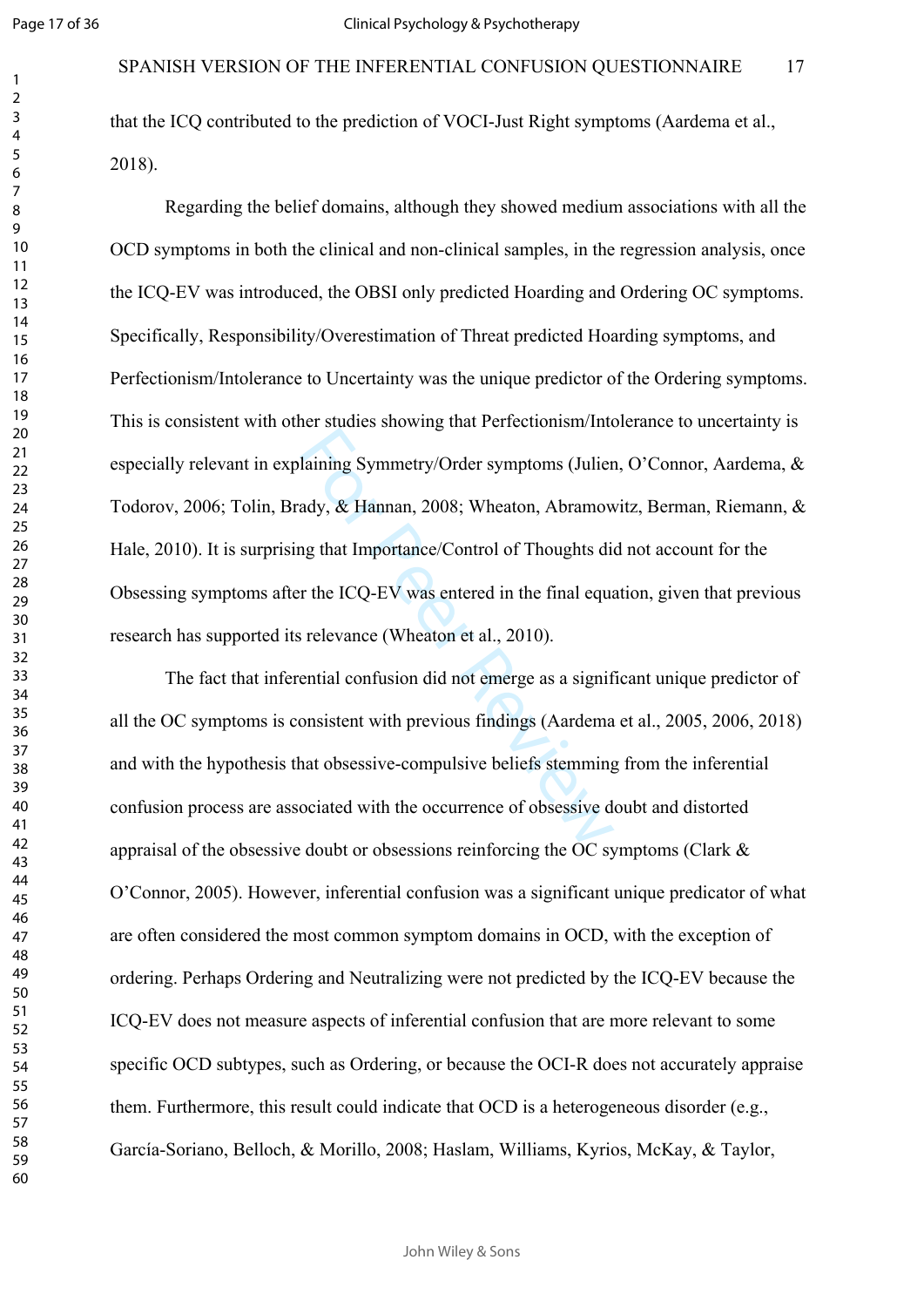2003; Ravindran et al., 2019), and that different variables could be relevant for different OCD presentations. Dysfunctional beliefs may play a more relevant role in these Ordering contents. If this is the case, different therapeutic approaches (i.e., based on the dysfunctional reasoning process versus beliefs), or a combination of them, could help to better treat each obsessional presentation because patients frequently present obsessions with different contents. It is also important to note the moderate relationships between inferential confusion and dysfunctional beliefs in the clinical sample, and with Importance/Control Thoughts and Perfectionism/Intolerance to Uncertainty in the non-clinical sample. These results are consistent with previous research (Aardema et al., 2005, 2010). However, inferential confusion, as measured by the ICQ-EV, is distinct from dysfunctional beliefs measured by the OBQ or the OBSI-R, and it is independently related to most obsessive-compulsive symptoms (Aardema et al. 2006).

research (Aardema et al., 2005, 2010). How<br>y the ICQ-EV, is distinct from dysfunction<br>it is independently related to most obsessi<br>of a aim, the Spanish version of the ICQ-EV<br>of a aim, the Spanish version of the ICQ-EV<br>of c Regarding our third aim, the Spanish version of the ICQ-EV discriminated between the non-clinical and OCD clinical populations, as hypothesised based on previous research (Aardema et al., 2010). Patients with OCD scored higher than the non-OCD group, with extremely large differences, and these differences even increased slightly when controlling for sociodemographic variables. The ICQ-EV showed excellent discriminatory power when analysing the AUC, which was higher than what was reported in the Italian version of the questionnaire (Pozza et al., 2018; AUC=0.79) and the largest of all the variables included.

The current study has some limitations. The psychometric properties and regression analyses are based on non-clinical data, and although such samples have demonstrated their usefulness in OCD research (Abramowitz et al., 2014), a larger clinical sample to replicate these analyses would have been preferable. In addition, the clinical diagnosis was made based on DSM-IV criteria and not on the more recent DSM-5, although there are no significant changes in terms of the OCD diagnosis. The study includes a small clinical sample; future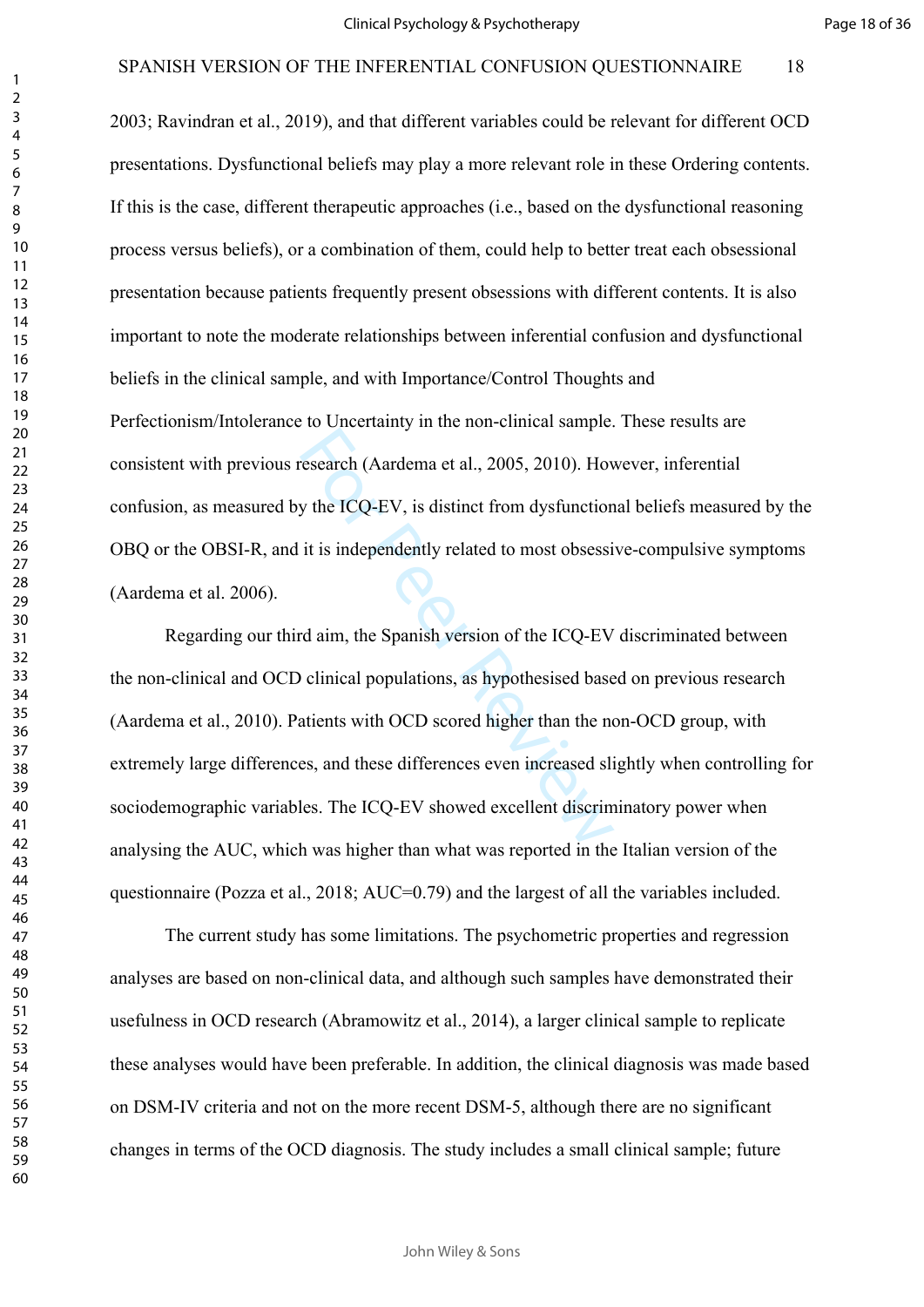$\mathbf{1}$  $\overline{2}$  $\overline{3}$ 

#### SPANISH VERSION OF THE INFERENTIAL CONFUSION OUESTIONNAIRE 19

studies could extend this sample in a way that allows us to analyse the relationship between inferential confusion and the heterogeneity of obsessive contents, taking into account the patient's main symptom subtype. We used the OCI-R (Foa et al., 2002) to measure OCD symptoms; however, this measure over-represents compulsions *versus* obsessions, and so future studies could use other more suitable measures to investigate OCD symptom dimensions. It would also be of interest to include clinical control samples in order to further demonstrate the discriminant validity of the measure. Moreover, the current study is based on questionnaire data that were answered at home by participants, and so a certain margin of error due to possible misinterpretation of different items should be taken into consideration. Future studies should analyse inference confusion using other instruments, such as interviews or experimental methods, and targeting specific obsessions.

#### **Conclusions**

merpretation of different items should be t<br>lyse inference confusion using other instru<br>and targeting specific obsessions.<br>**Conclusions**<br>confirms that the Spanish ICQ-EV is an of<br>Moreover, results present further evidence The present study confirms that the Spanish ICQ-EV is an optimal measure for use in the Spanish population. Moreover, results present further evidence of the relevance of the inferential confusion process in OCD symptoms in a different cultural context from most of the previous studies. At the same time, it highlights the need for further research on this cognitive factor, taking OCD heterogeneity into account, because differences were found in the role it played in different OCD symptoms. The ICQ-EV seems to be more relevant in explaining Obsessing symptoms, although it also plays a role in the prediction of Checking, Washing, and Hoarding. Results also suggest that inferential confusion and dysfunctional beliefs play different roles in predicting different OCD symptoms. In this regard, more research is required to study the real contribution of inferential confusion in explaining the relationships between obsessive-compulsive beliefs and symptoms, as well as pointing to the existence of other cognitive variables operating in OCD in addition to belief domains and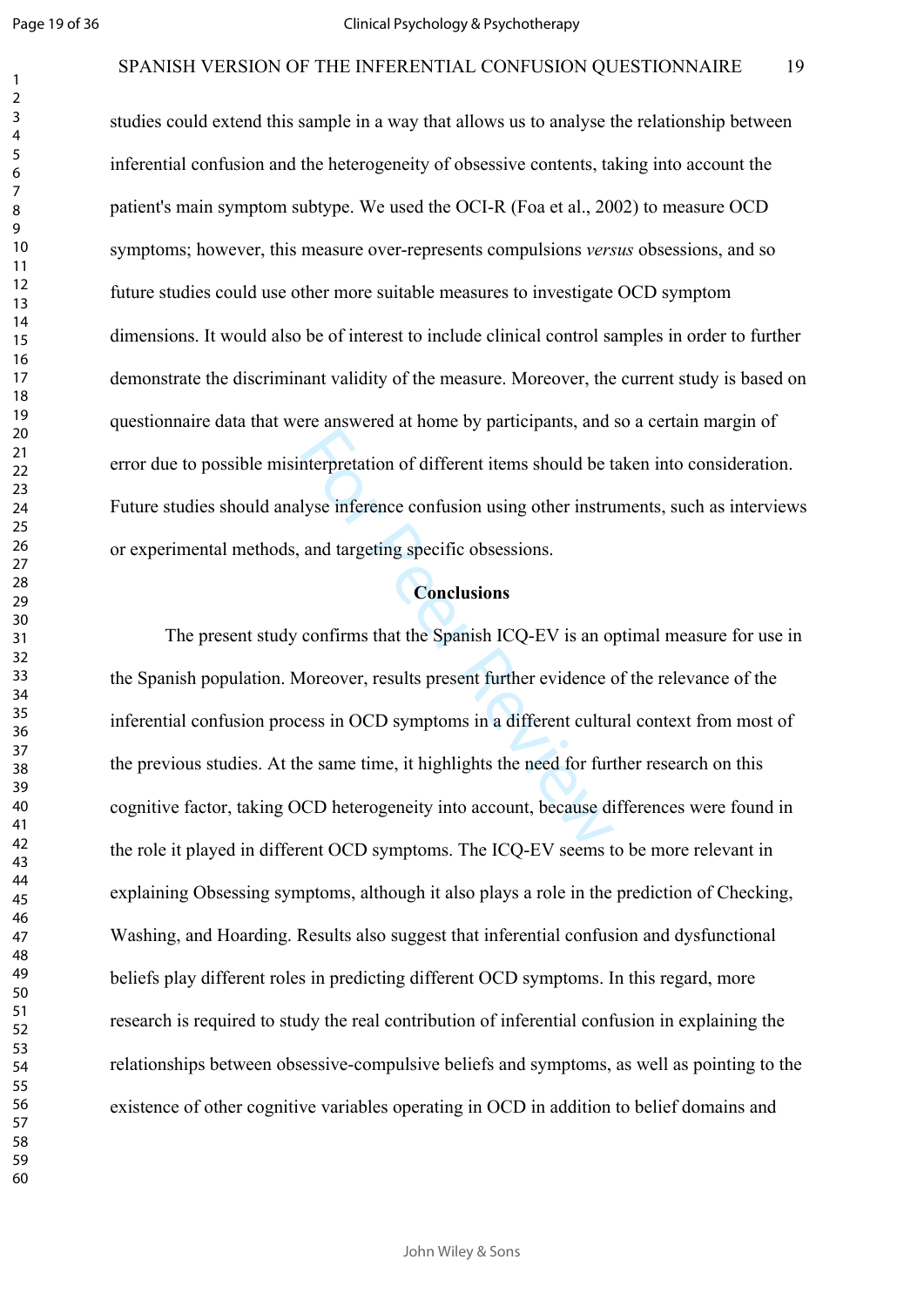inferential confusion. Finally, the results show that OCD patients present higher scores than the non-clinical population on inferential confusion processes measured by the ICQ-EV.

For Per Ferrier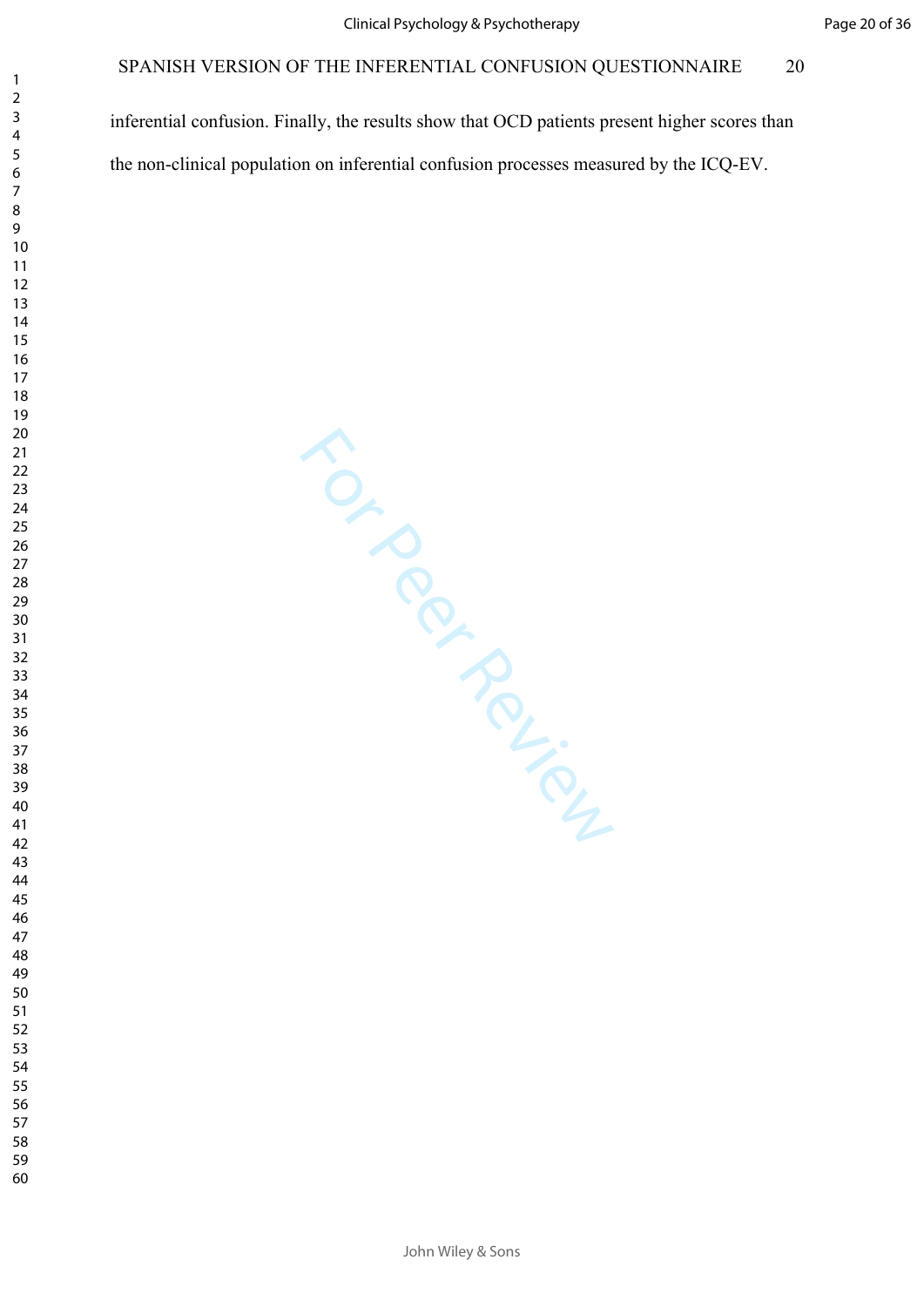#### References

- Aardema, F, Emmelkamp, P. M. G., & O'Connor, K. (2005) Inferential confusion, cognitive change and treatment outcome in obsessive compulsive disorder. *Clinical Psychology and Psychotherapy, 12*, 337–345. <https://doi.org/10.1002/cpp.464>
- Aardema, F., & O'Connor, K. (2003). Seeing white bears that are not there: Inference processes in obsessions. *Journal of Cognitive Psychotherapy, 17*, 23–37. https://doi.org/10.1891/jcop.17.1.23.58270
- Aardema, F., & O'Connor, K. (2007). The menace within: Obsessions and the self. *Journal of Cognitive Psychotherapy, 21*, 182-197. https://doi.org/10.1891/088983907781494573
- *Herapy, 21, 182-197. https://doi.org/10.18*<br>K., Delorme, M. E & Audet, J. S (2016). T<br>the treatment of obsessive–compulsive di<br>ubtypes and treatment-resistant case. *Clini*<br>4, 289-301. https://doi.org/10.1002/cpp.202<br>K. Aardema, F., O`Connor, K., Delorme, M. E & Audet, J. S (2016). The inference-based approach (IBA) to the treatment of obsessive–compulsive disorder: An open trial across symptom subtypes and treatment-resistant case. *Clinical Psychology and Psychotherapy, 24*, 289-301. https://doi.org/10.1002/cpp.2024
- Aardema, F., O'Connor, K. P., & Emmelkamp, P. M. G. (2006). Inferential confusion and obsessive beliefs in obsessive-compulsive disorder. *Cognitive Behaviour Therapy*, *35*, 138–147.<http://doi.org/10.1080/16506070600621922>
- Aardema, F., O'Connor, K. P., Emmelkamp, P. M. G., Marchand, A., & Todorov, C. (2005). Inferential confusion in obsessive-compulsive disorder: The inferential confusion questionnaire. *Behaviour Research and Therapy*, *43*, 293–308. http://doi.org/10.1016/j.brat.2004.02.003
- Aardema, F., Pélissier, M. C., O'Connor, K. P., & Lavoie, M. (2009). The quantification of doubt in obsessive-compulsive disorder. *International Journal of Cognitive Therapy, 2*, 188–205. http://doi.org/0.1521/ijct.2009.2.2.188
- Aardema, F., & Wong, S. F. (2019). Feared possible selves in cognitive-behavioral theory: An analysis of its historical and empirical context, and introduction of a working model.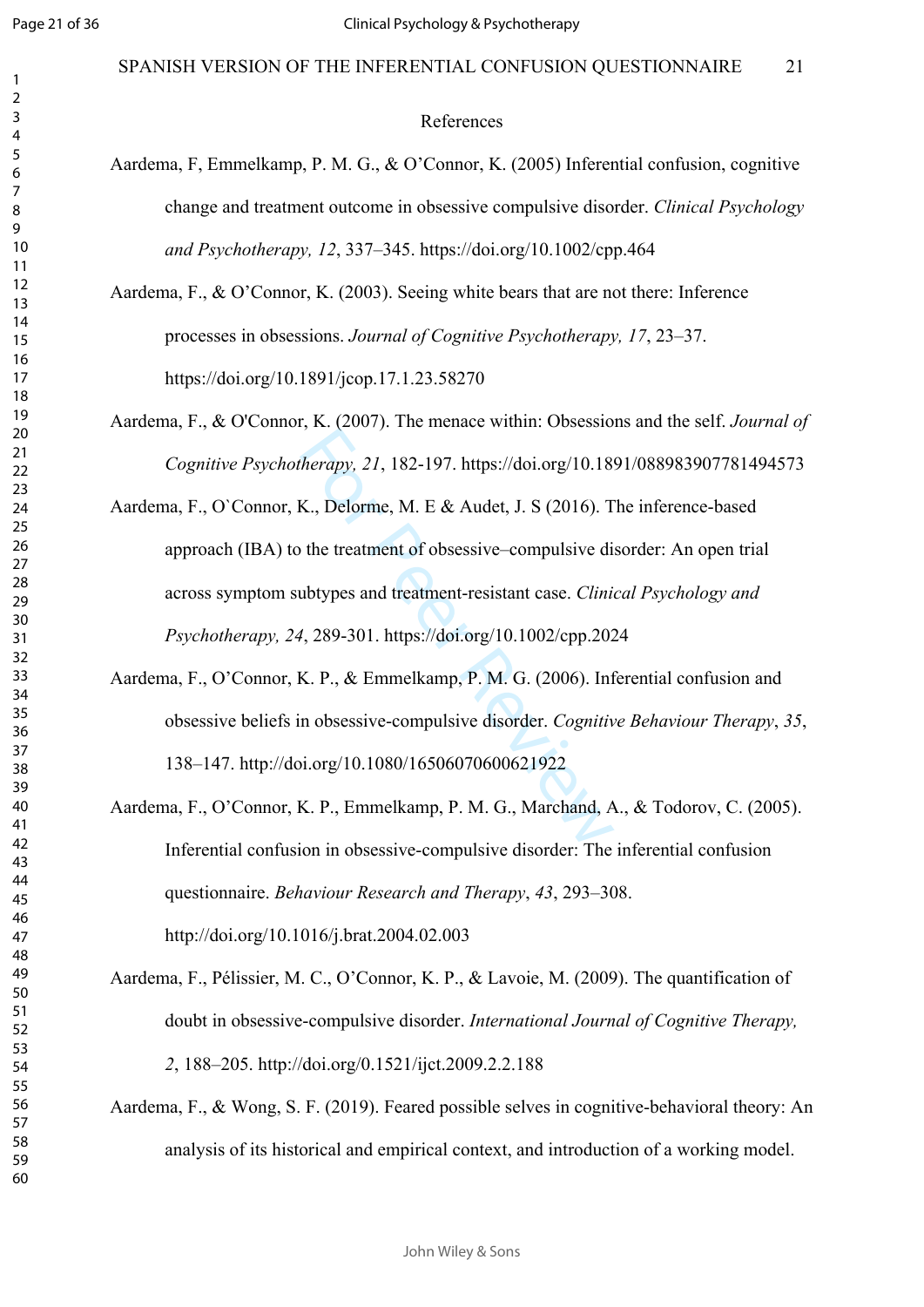*Journal of Obsessive-Compulsive and Related Disorders*. Advance online publication. https://doi.org/10.1016/j.jocrd.2019.100479

- Aardema, F., Wu, K. D., Careau, Y., O'Connor, K., Julien, D., & Dennie, S. (2010). The expanded version of the Inferential Confusion Questionnaire: Further development and validation in clinical and non-clinical samples. *Journal of Psychopathology and Behavioral Assessment*, *32*, 448–462. http://doi.org/10.1007/s10862-009-9157-x
- Aardema, F., Wu, K. D., Moulding, R., Audet, J. S., & Baraby, L.-P. (2018). The relationship of inferential confusion and obsessive beliefs with specific obsessive-compulsive symptoms. *Journal of Obsessive Compulsive and Related Disorders, 18*, 98-105. <https://doi.org/10.1016/j.jocrd.2018.03.004>
- Abramowitz, J. S., Fabricant, L. E., Taylor, S., Deacon, B. J., McKay, D., & Storch, E. A. (2014). The utility of analogue studies for understanding obsessions and compulsions. *Clinical Psychology Review, 34*, 206-217. http://doi.org/10.1016/j.cpr.2014.01.004
- al of Obsessive Compulsive and Related Di<br>1016/j.joerd.2018.03.004<br>ant, L. E., Taylor, S., Deacon, B. J., McKa<br>1016/j.joerd.2018.03.004<br>1016/s. Peer Review, 34, 206-217. http://doi.org/10.1<br>1016/sociation (2000). Diagnosti American Psychiatric Association (2000). *Diagnostic and statistical manual ofmental disorders* (4th ed.). Washington, DC: American Psychiatric Association (text revision).
- Beck, A. T. & Steer, R. A. (1993). *Beck Depression Inventory. Manual*. San Antonio, TX: The Psychological Corporation.
- Belloch, A., Morillo, C., Luciano, J. V, García-Soriano, G., Cabedo, E., & Carrió, C. (2010). Dysfunctional belief domains related to obsessive-compulsive disorder: A further examination of their dimensionality and specificity. *The Spanish Journal of Psychology*, *13*, 376–88. http://doi.org/10.1017/S1138741600003930
- Belloch, A., Roncero, M., García-Soriano, G., Carrió, C., Cabedo, E., & Fernández-Álvarez, H. (2013). The Spanish version of the Obsessive-Compulsive Inventory-Revised (OCI-R): Reliability, validity, diagnostic accuracy, and sensitivity to treatment effects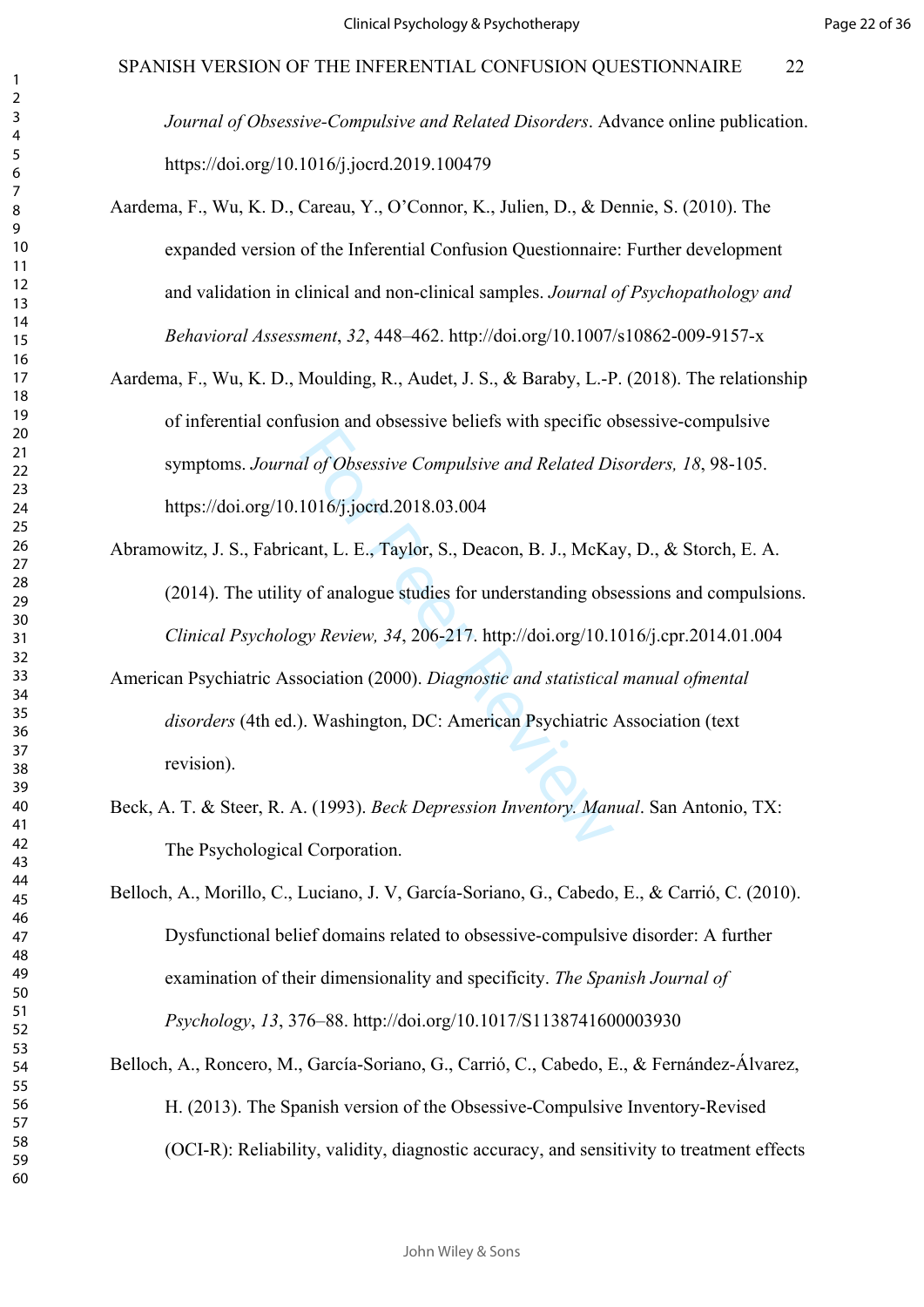$\mathbf{1}$  $\overline{2}$  $\overline{4}$  $\overline{7}$ 

in clinical samples. *Journal of Obsessive-Compulsive and Related Disorders*, *2*, 249– 256. https://doi.org/10.1016/j.jocrd.2013.05.001

- Boerema, Y. E., de Boer, M. M., van Balkom, A. J., Eikelenboom, M., Visser, H. A., & van Oppen, P. (2019). Obsessive compulsive disorder with and without hoarding symptoms: Characterizing differences. *Journal of Affective Disorders, 246*, 652-658. https://doi.org/10.1016/j.jad.2018.12.115
- Burns, G. L., Keortge, S. G., Formea, G. M., & Sternberger, L. G. (1996). Revision of the Padua Inventory of obsessive compulsive disorder symptoms: Distinctions between worry, obsessions, and compulsions. *Behaviour Research and Therapy, 34*, 163-173. https://doi.org/10.1016/0005-7967(95)00035-6

Clark, D. A (2004) *Cognitive-behavioral therapy for OCD*. New York, NY: Guilford Press.

Clark, D. A., & O'Connor, K. (2005). Thinking is believing: Ego-dystonic intrusive thoughts in obsessive-compulsive disorder. In D. A. Clark (Ed.), *Unwanted intrusive thoughts in clinical disorders* (p. 145–174)*.* New York: Guilford.

and compulsions. *Behaviour Research an*<br>
1016/0005-7967(95)00035-6<br> *itive-behavioral therapy for OCD*. New York<br>
r, K. (2005). Thinking is believing: Ego-dy<br>
bulsive disorder. In D. A. Clark (Ed.), *Unw*<br> *rs* (p. 145–1 Daza, P., Novy, D. M., Stanley, M. A., & Averill, P. (2002). The depression anxiety stress scale-21: Spanish translation and validation with a Hispanic sample. *Journal of Psychopathology & Behavioral Assessment, 24*, 195–205. https://doi.org/10.1023/A:1016014818163

- Del Borrello, L. & O'Connor, K. (2014). The role of obsessive beliefs and inferential confusion in predicting treatment outcomes for different subtypes of obsessive compulsive disorder. *International Journal of Cognitive Therapy, 7*, 43-66. https://doi.org/10.1521/ijct.2014.7.1.43
- Di Nardo, P. A., Brown, T. A., & Barlow, D. H. (1994). *Anxiety disorders interview schedule for DSM-IV: Lifetime version (ADIS-IV-L).* New York: Graywind Publications Inc.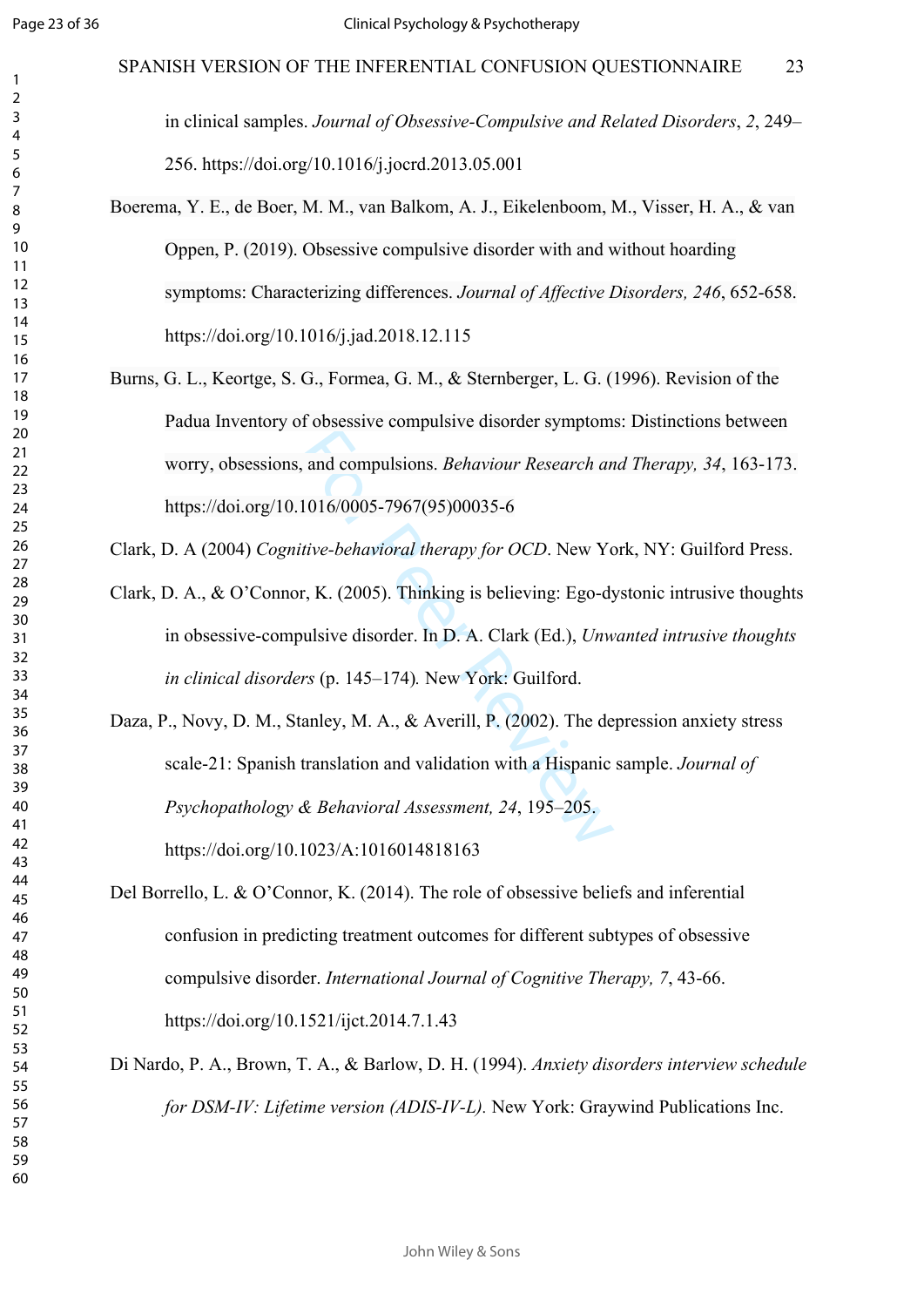- Emmelkamp, P. M. G., & Aardema, F. (1999). Metacognition, specific obsessive-compulsive beliefs and obsessive-compulsive behavior. *Clinical Psychology and Psychotherapy,*  , 139–145. https://doi.org/10.1002/(SICI)1099-0879(199905)6:2<139::AID-CPP194>3.0.CO;2-9
- Foa, E. B., Huppert, J. D., Leiberg, S., Langner, R., Kichic, R., Hajcak, G., & Salkovskis, P. M. (2002). The Obsessive–Compulsive Inventory : Development and validation of a short version. *Psychological Assessment*, *14*, 485–496. http://dx.doi.org/10.1037/1040- 3590.14.4.485
- Feliu, M., Caseras, X., Andión, O., Torrubi<br>tric properties of the Spanish version of th<br>1 in a non-clinical sample. Journal of Anxis<br>g/10.1016/j.janxdis.2004.10.004<br>cch, A., & Morillo, C. (2008). Sobre la hete<br>ivo [On he Fullana, M. A., Tortella-Feliu, M., Caseras, X., Andión, O., Torrubia, R., & Mataix-Cols, D. (2005). Psychometric properties of the Spanish version of the Obsessive-Compulsive Inventory-Revised in a non-clinical sample. *Journal of Anxiety Disorders*, *19*, 893– 903. https://doi.org/10.1016/j.janxdis.2004.10.004
- García-Soriano, G., Belloch, A., & Morillo, C. (2008). Sobre la heterogeneidad del trastorno obsesivo-compulsivo [On heterogeneity of the obsessive-compulsive disorder: a review]. *Revista de Psicopatología y Psicología Clínica*, *13*, 65–84. https://doi.org/10.5944/rppc.vol.13.num.2.2008.4051
- García-Soriano, G., & Belloch, A. (2012). Exploring the role of obsessive-compulsive relevant self-worth contingencies in obsessive-compulsive disorder patients. *Psychiatry Research*, *198*, 94–99. https://doi.org/10.1016/j.psychres.2011.11.011
- Haslam, N., Williams, B. J., Kyrios, M., McKay, D., & Taylor, S. (2003). Subtyping obsessive-compulsive disorder: A taxometric analysis. *Behaviour Therapy*, *36*, 381– 391. https://doi.org/005-7894/05/0381-039151.00/0
- Henry, J. D. & Crawford, J. R. (2005). The short-form version of the Depression Anxiety Stress Scales (DASS-21): Construct validity and normative data in a large non-clinical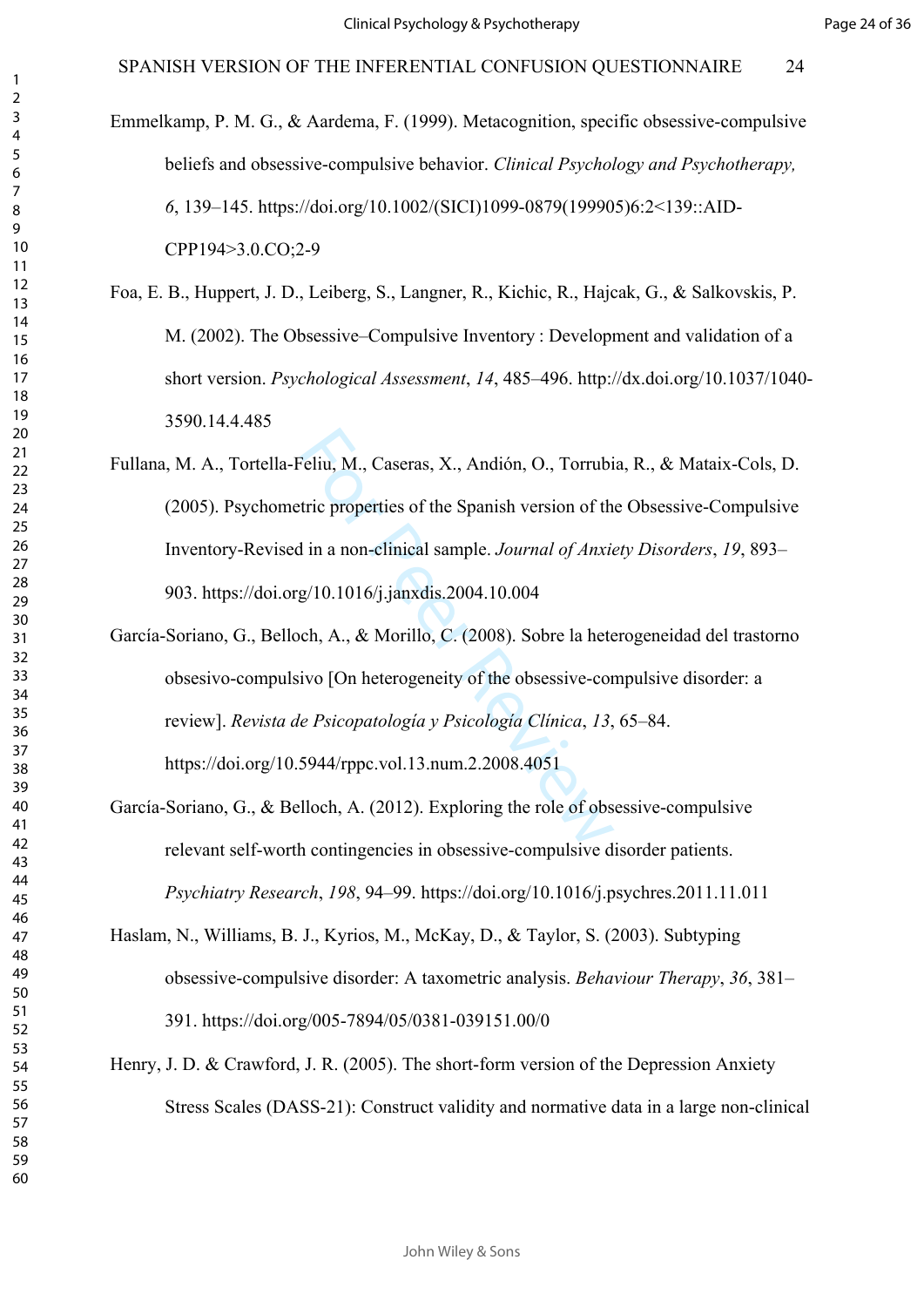sample. *British Journal of Clinical Psychology, 44*, 227–239. https://doi.org/10.1348/014466505X29657

- Hu, L.T., & Bentler, P.M. (1999). Cutoff criteria for fit indexes in covariance structure analysis: Conventional criteria versus new alternatives. *Structural Equation Modeling, 6*, 1-55. https://doi.org/10.1080/10705519909540118
- IBM Corp. Released (2011). IBM SPSS Statistics for Windows, Version 20.0. Armonk, NY: IBM Corp.
- Julien, D., O'Connor, K. P., Aardema, F., & Todorov, C. (2006). The specificity of belief domains in obsessive–compulsive symptom subtypes. *Personality and Individual Differences*, *41*, 1205–1216. http://doi.org/10.1016/j.paid.2006.04.019
- Kozak, M. J., & Foa, E. B. (1994). Obsessions, overvalued ideas, and delusions in obsessive compulsive disorder. *Behaviour Research and Therapy, 21*, 57–62. http://doi.org/10.1016/0005-7967(94)90132-5
- ive–compulsive symptom subtypes. *Perso*<br>205–1216. http://doi.org/10.1016/j.paid.20<br>3. (1994). Obsessions, overvalued ideas, ar<br>ler. *Behaviour Research and Therapy*, 21,<br>016/0005-7967(94)90132-5<br>fa-Soriano, G., Roncero, Llorens-Aguilar, S., García-Soriano, G., Roncero, M., Barrada, J. R., Aardema, F., & O´Connor, K. (2019). Validation of the Spanish version of the Fear of Self Questionnaire. *Journal of Obsessive-Compulsive and Related Disorders, 21*, 69–74. <https://doi.org/10.1016/j.jocrd.2018.12.006>
- Lovibond, P. F., & Lovibond, S. H. (1995). The structure of negative emotional states: Comparison of the Depression Anxiety Stress Scales (DASS) with the Beck Depression and Anxiety Inventories. *Behaviour Research and Therapy, 33*, 335-343. https://doi.org/10.1016/0005-7967(94)00075-U
- Morillo, C. & Belloch, A. (1996). *Entrevista estructurada para el diagnóstico de los trastornos de ansiedad [Spanish translation of the ADIS-IV]*. Unpublished manuscript.
- Muthén, L. K., & Muthén, B. O. (2015). *Mplus user's guide. Seventh edition.* Los Angeles,

CA: Muthén & Muthén.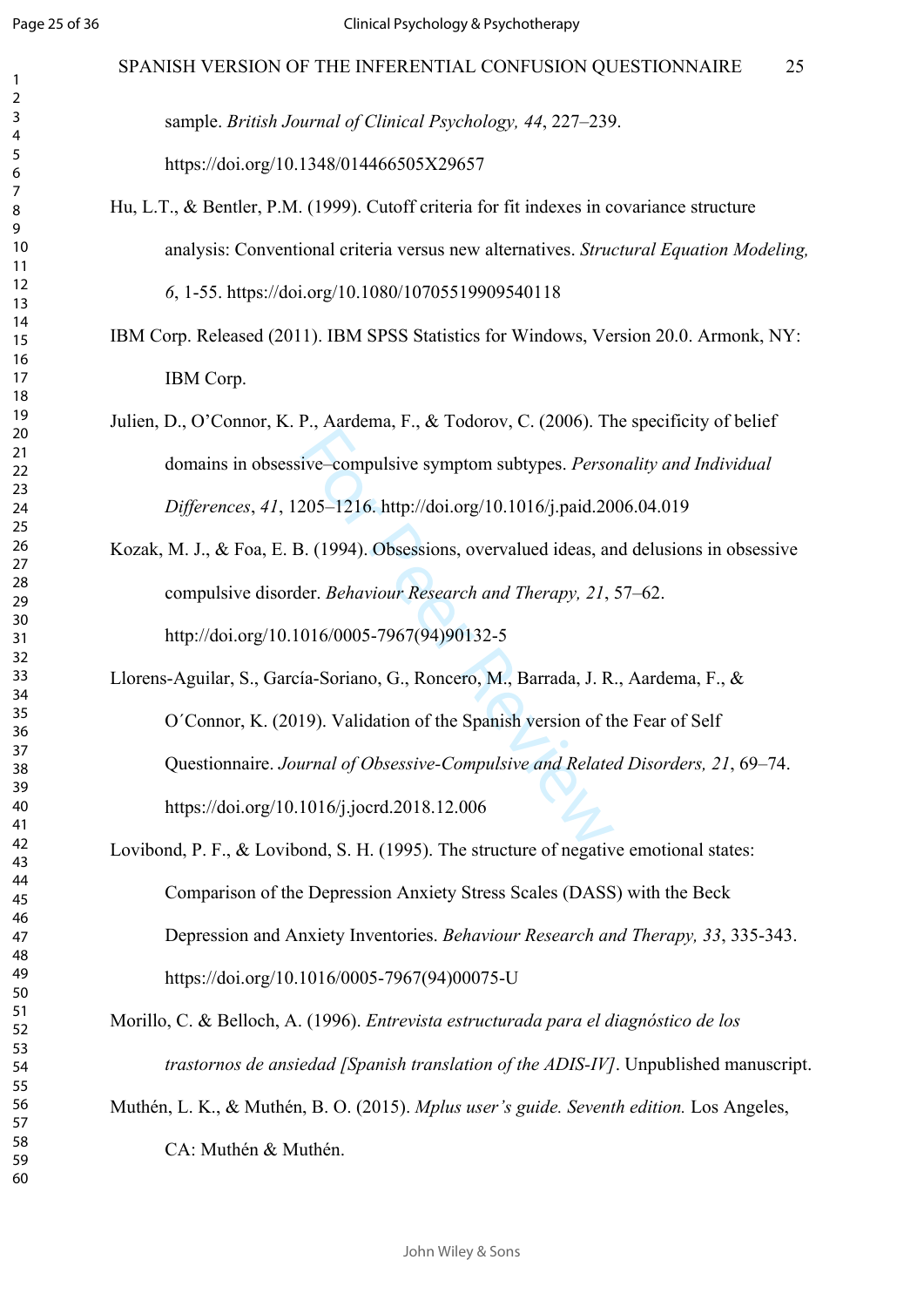- O'Connor K. P., & Robillard, S. (1995). Inference processes in obsessive-compulsive disorder: some clinical observations. *Behaviour Research and Therapy, 33*, 887-896. https://doi.org/10.1016/0005-7967(95)00042-V
- O'Connor K. P., & Robillard, S. (1999). A cognitive approach to modifying primary inferences in obsessive compulsive disorder. *Journal of Cognitive Psychotherapy, 13*, 1-17. https://doi.org/10.1891/0889-8391.13.4.359
- Obsessive-Compulsive Cognitions Working Group. (2005). Psychometric validation of the Obsessive Belief Questionnaire and Interpretation of Intrusions Inventory—Part 2: Factor analyses and testing of a brief version. *Behaviour Research and Therapy, 43*, 1527–1542. https://doi.org/10.1016/j.brat.2004.07.010
- Multiple of a brief version. *Behaviour Res*<br>
Multiple of a brief version. *Behaviour Res*<br>
Multiple of 2018). Proprietà psicometrich<br>
mfusion Questionnaire-Extended Version (<br>
multiple of Version Conservative of the distr Pozza, A., Torniai, S., & Dèttore, D. (2018). Proprietà psicometriche della versione italiana dell'Inferential Confusion Questionnaire-Extended Version (ICQ-EV) in gruppi nonclinici e clinici con disturbo ossessivo compulsivo. *Psicoterapia Cognitiva e Comportamentale, 24*, 13-37.
- Purcell, M., & O'Connor, K. (2015). Food for thought: Change in ego-dystonicity and fear of self in bulimia nervosa over the course of inference based treatment. *Journal of Psychology & Clinical Psychiatry*, *3*, 00133. https://doi.org/10.15406/jpcpy.2015.03.00133
- Rachman, S. (1997). A cognitive theory of obsessions. *Behaviour Research and Therapy, 35*, 793–802. https://doi.org/10.1016/S0005-7967(97)00040-5
- Ravindran, A., Richter, M., Jain, T., Ravindran, L., Rector, N., & Farb, N. (2019). Functional connectivity in obsessive-compulsive disorder and its subtypes. *Psychological Medicine*. Advance online publication. https://doi.org/10.1017/S0033291719001090
- Román, F., Santibáñez, P., & Vinet, E. V. (2016). Uso de las escalas de Depresión Ansiedad Estrés (DASS-21) como instrumento de tamizaje en jóvenes con problemas clínicos.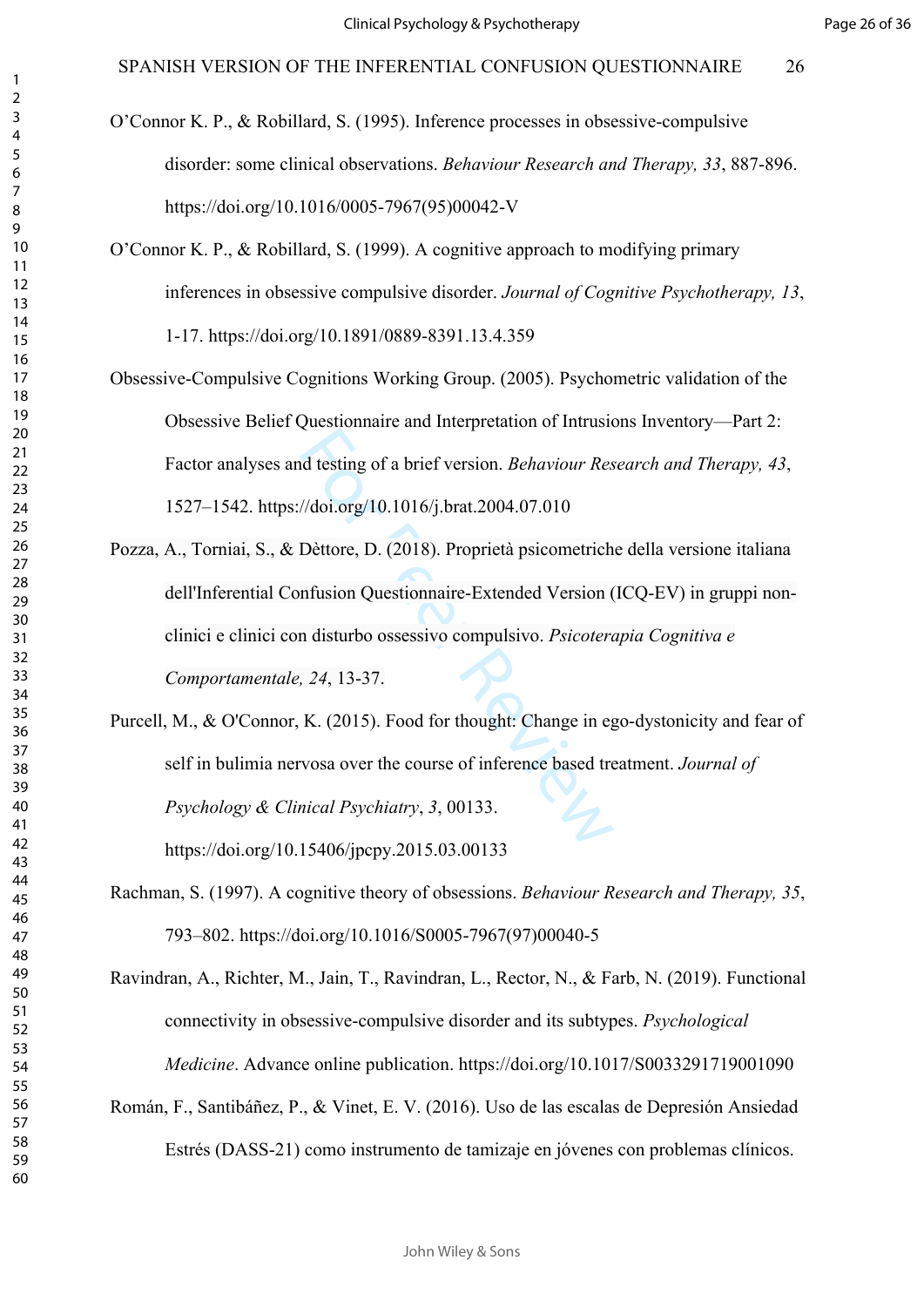$\mathbf{1}$  $\overline{2}$  $\overline{4}$  $\overline{7}$ 

*Acta de Investigación Psicológica*, *6*(1), 2325–2336. https://doi.org/10.1016/s2007- 4719(16)30053-9

# Salkovskis, P. M. (1985). Obsessional–compulsive problems: A cognitive–behavioral analysis. *Behaviour Research and Therapy, 23*, 571–583.

https://doi.org/10.1016/0005-7967(85)90105-6

- St-Pierre-Delorme, M.-E.,  $\& O'$ Connor, K. (2016). Using virtual reality in the inferencebased treatment of compulsive hoarding. *Frontiers in Public Health*, *4*, 149. https://doi.org/10.3389/fpubh.2016.00149
- Taillon, A., O'Connor, K., Dupuis, G., & Lavoie, M. (2013). Inference ‐based therapy for body dysmorphic disorder. *Clinical Psychology & Psychotherapy, 20*, 67-76. https://doi.org/10.1002/cpp.767

, Dupuis, G., & Lavoie, M. (2013). Inferent<br>
ler. Clinical Psychology & Psychotherapy,<br>
1002/cpp.767<br>
I. S., McKay, D., Calamari, J. E., Sookmar<br>
2006). Do dysfunctional beliefs play a rol<br>
ler? Journal of Anxiety Disorde Taylor, S., Abramowitz, J. S., McKay, D., Calamari, J. E., Sookman, D., Kyrios, M., Wilhelm S., & Carmin, C. (2006). Do dysfunctional beliefs play a role in all types of obsessivecompulsive disorder? *Journal of Anxiety Disorders, 20*, 85-97. http://doi.org/10.1016/j.janxdis.2004.11.005

- Tolin, D. F., Brady, R. E., & Hannan, S. (2008). Obsessional beliefs and symptoms of obsessive-compulsive disorder in a clinical sample. *Journal of Psychopathology and Behavioral Assessment*, *30*, 31–42. http://doi.org/10.1007/s10862-007-9076-7
- Tolin, D. F., Worhunsky, P., & Maltby, N. (2006). Are "obsessive" beliefs specific to OCD?: A comparison across anxiety disorders. *Behaviour Research and Therapy*, *44*(4), 469– 480. https://doi.org/10.1016/j.brat.2005.03.007
- Veale, D. (2002) Over-valued ideas: A conceptual analysis. *Behaviour Research and Therapy, 40*, 383–40. [https://doi.org/10.1016/S0005-7967\(01\)00016-X](https://doi.org/10.1016/S0005-7967(01)00016-X)
- Wheaton, M. G., Abramowitz, J. S., Berman, N. C., Riemann, B. C., & Hale, L. R. (2010). The relationship between obsessive beliefs and symptom dimensions in obsessive-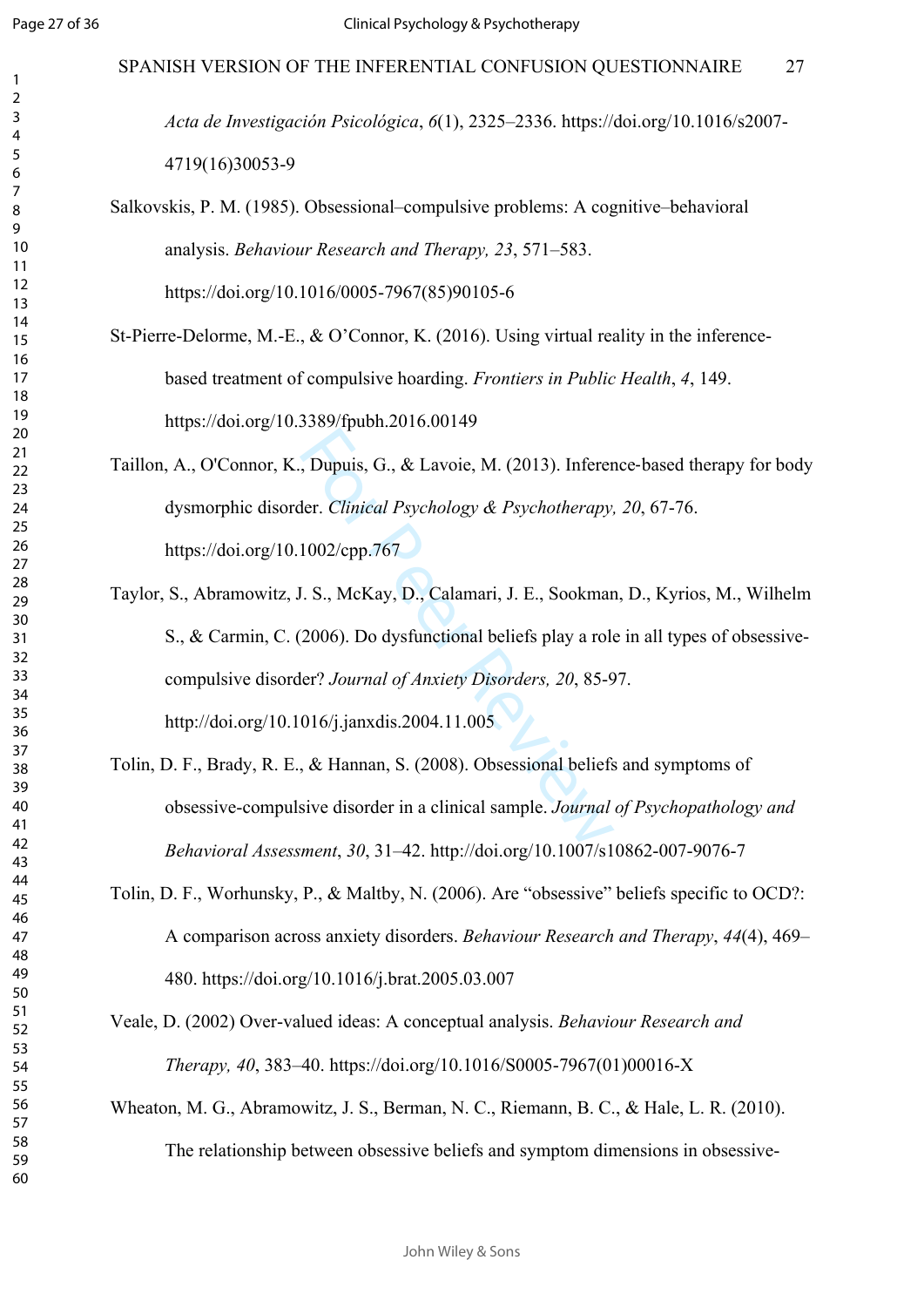compulsive disorder. *Behaviour Research and Therapy*, *48*, 949–954. http://doi.org/10.1016/j.brat.2010.05.027

# Zimmerman, D. W. (2004). A note on preliminary tests of equality of variances. *British Journal of Mathematical and Statistical Psychology, 57*, 173–181.

https://doi.org/10.1348/000711004849222

For Per Review Wu, K. D., Aardema, F., & O'Connor, K. P. (2009). Inferential confusion, obsessive beliefs, and obsessive-compulsive symptoms: A replication and extension. *Journal of Anxiety Disorders*, *23*, 746–52.<http://doi.org/10.1016/j.janxdis.2009.02.017>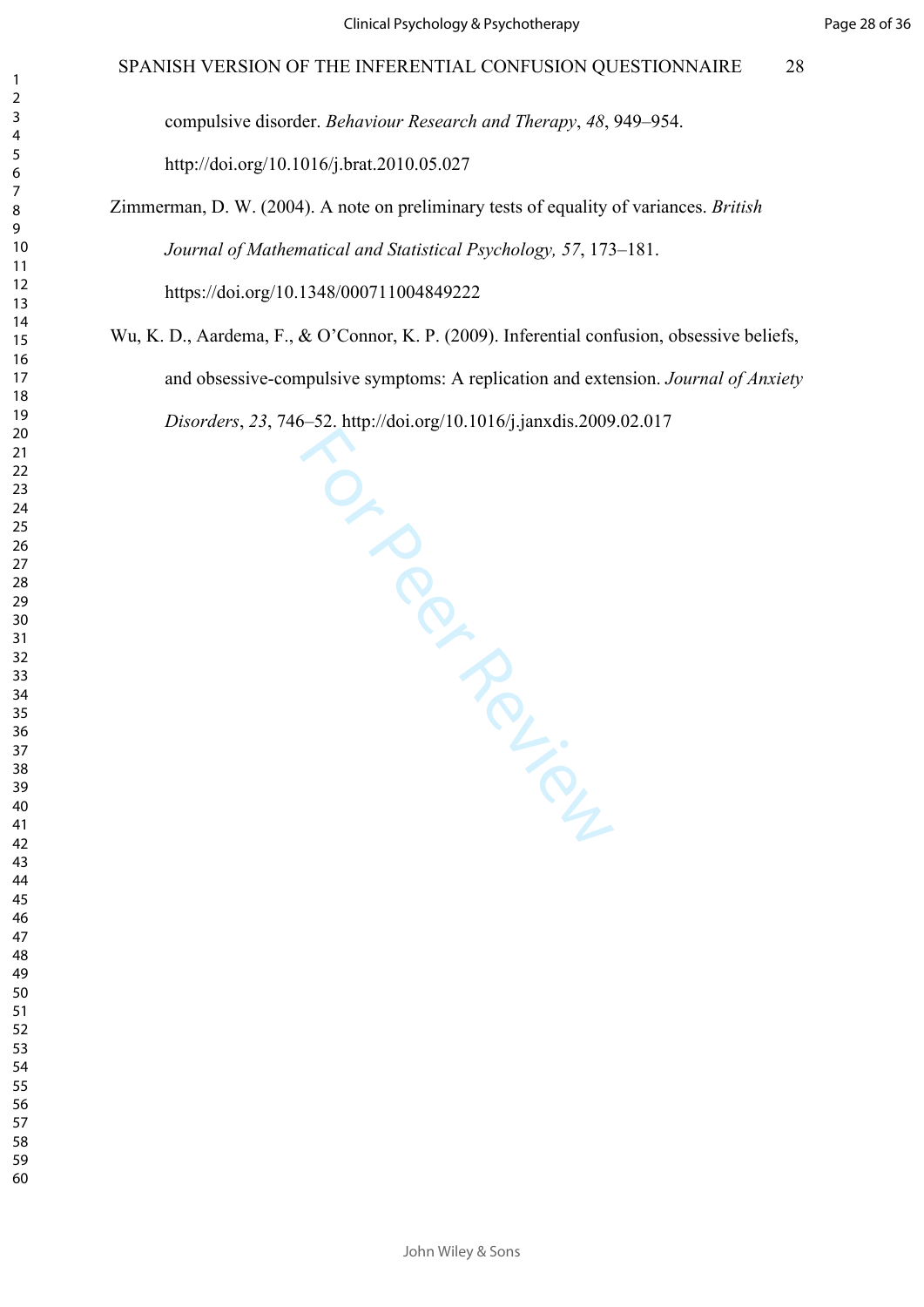# Table 1. Frequencies, proportions, descriptive statistics, and differences between clinical

sample and non-clinical sample in sociodemographic characteristics.

|                  | Non-clinical  | Clinical sample | $t/\gamma$ 2 | df     | $\boldsymbol{p}$ |
|------------------|---------------|-----------------|--------------|--------|------------------|
|                  | sample        | $n = 66$        |              |        |                  |
|                  | $n = 342$     |                 |              |        |                  |
| <b>Sex</b>       |               |                 | 16.38        |        | $\leq 0.01$      |
| Women            | 260(76%)      | 34 (51.5%)      |              |        |                  |
| Men              | 82(24%)       | 32(48.5%)       |              |        |                  |
| Age              | 29.09 (13.93) | 34.74 (9.78)    | 3.98         | 122.26 | < 0.001          |
| Level of studies |               |                 | 71.32        | 2      | < 0.001          |
| Elementary       | $29(8.5\%)$   | $6(9.1\%)$      |              |        |                  |
| Secondary        | 245 (71.6%)   | $14(21.2\%)$    |              |        |                  |
| High             | 68 (19.9%)    | 46 (69.7%)      |              |        |                  |
| level/University |               |                 |              |        |                  |
| Marital status   |               |                 | 18.38        | 2      | $\leq 0.01$      |
| Single           | 245(71.6%)    | 31(47%)         |              |        |                  |
| Married/partner  | 82(24%)       | 33 (50%)        |              |        |                  |
| Divorced/widow   | $15(4.4\%)$   | 2(3%)           |              |        |                  |

Ten Persian

*Note.* Age it is expressed as mean (standard deviation).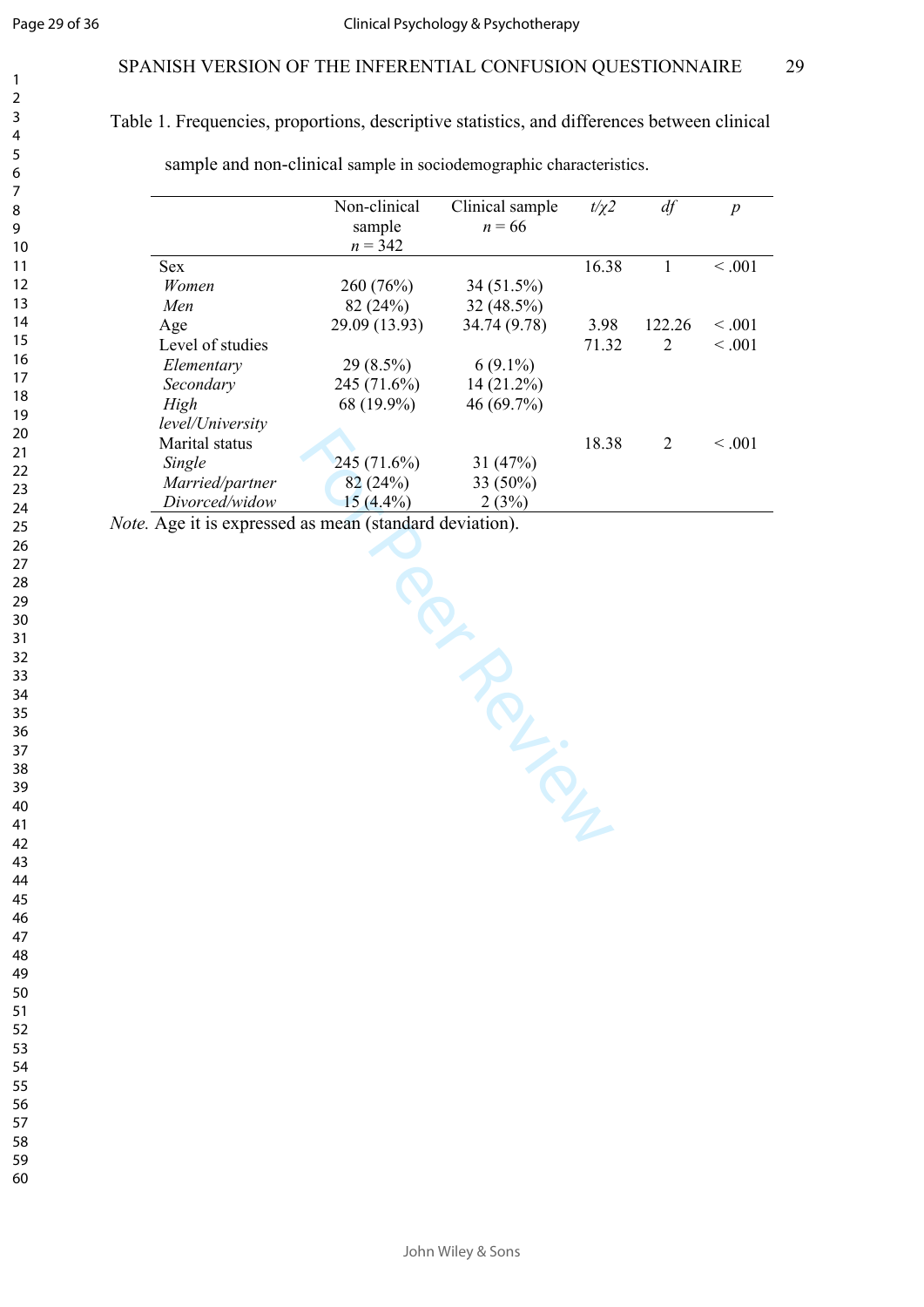| 13. Sometimes every far-fetched possibility my mind comes up with feels real to me.<br>20. I sometimes come up with far-fetched reasons why there is a problem or something wrong, which then suddenly starts to<br>feel real to me.<br>22. My imagination can make me lose confidence in what I actually perceive.<br>28. I sometimes come up with bizarre possibilities that feel real to me.<br>21. I often cannot get rid of certain ideas, because I keep coming up possibilities that confirm my ideas. | 1.72<br>2.12<br>2.42<br>1.95<br>2.81<br>2.40 | 1.09<br>1.28<br>1.43<br>1.16<br>1.40 | 1.74<br>1.12<br>0.75<br>1.22 | 2.79<br>0.57<br>$-0.47$ | .81<br>.80<br>.80 |
|---------------------------------------------------------------------------------------------------------------------------------------------------------------------------------------------------------------------------------------------------------------------------------------------------------------------------------------------------------------------------------------------------------------------------------------------------------------------------------------------------------------|----------------------------------------------|--------------------------------------|------------------------------|-------------------------|-------------------|
|                                                                                                                                                                                                                                                                                                                                                                                                                                                                                                               |                                              |                                      |                              |                         |                   |
|                                                                                                                                                                                                                                                                                                                                                                                                                                                                                                               |                                              |                                      |                              |                         |                   |
|                                                                                                                                                                                                                                                                                                                                                                                                                                                                                                               |                                              |                                      |                              |                         |                   |
|                                                                                                                                                                                                                                                                                                                                                                                                                                                                                                               |                                              |                                      |                              |                         |                   |
|                                                                                                                                                                                                                                                                                                                                                                                                                                                                                                               |                                              |                                      |                              | 0.80                    | .80               |
|                                                                                                                                                                                                                                                                                                                                                                                                                                                                                                               |                                              |                                      | 0.27                         | $-0.93$                 | .79               |
| 25. Even the smallest possibility can make me lose confidence in what I know.                                                                                                                                                                                                                                                                                                                                                                                                                                 |                                              | 1.44                                 | 0.81                         | $-0.29$                 | .78               |
| 29. I often react to a scenario that might happen as if it is actually happening.                                                                                                                                                                                                                                                                                                                                                                                                                             | 2.15                                         | 1.30                                 | 0.99                         | 0.05                    | .78               |
| 23. A mere possibility often has as much impact on me as reality itself.                                                                                                                                                                                                                                                                                                                                                                                                                                      | 2.60                                         | 1.37                                 | 0.54                         | $-0.65$                 | .77               |
| 10. My imagination is sometimes so strong that I feel stuck and unable to see things differently.                                                                                                                                                                                                                                                                                                                                                                                                             | 1.93                                         | 1.22                                 | 1.48                         | 1.80                    | .76               |
| 16. Even if I don't have any actual proof of a certain problem, my imagination can convince me otherwise.                                                                                                                                                                                                                                                                                                                                                                                                     | 2.48                                         | 1.43                                 | 0.72                         | $-0.42$                 | .76               |
| 26. I can imagine something and end up living it.                                                                                                                                                                                                                                                                                                                                                                                                                                                             | 1.90                                         | 1.27                                 | 1.54                         | 1.78                    | .76               |
| 15. In order to tell whether there is a problem or not I tend to look more for that which is hidden than what I can actually see.                                                                                                                                                                                                                                                                                                                                                                             | 2.56                                         | 1.40                                 | 0.61                         | $-0.60$                 | .75               |
| 19. Often when I feel certain about something a small detail comes to mind that puts everything into doubt.                                                                                                                                                                                                                                                                                                                                                                                                   | 3.03                                         | 1.48                                 | 0.32                         | $-0.86$                 | .75               |
| 14. I sometimes get so absorbed in certain ideas that I am completely unable to see things differently even if I try.                                                                                                                                                                                                                                                                                                                                                                                         | 2.04                                         | 1.24                                 | 1.16                         | 0.43                    | .73               |
| 17. Just the thought that there could be a problem or something wrong is proof enough for me that there is.                                                                                                                                                                                                                                                                                                                                                                                                   | 2.34                                         | 1.33                                 | 0.76                         | $-0.35$                 | .72               |
| 27. I am more often concerned with something that I cannot see rather than something I can see.                                                                                                                                                                                                                                                                                                                                                                                                               | 2.53                                         | 1.49                                 | 0.57                         | $-0.83$                 | .71               |
| 3. Sometimes certain far-fetched ideas feel so real they could just as well be happening                                                                                                                                                                                                                                                                                                                                                                                                                      | 2.11                                         | 1.28                                 | 0.96                         | $-0.19$                 | .70               |
| 8. Certain disturbing thoughts of mine sometimes cast a shadow on to everything I see around me.                                                                                                                                                                                                                                                                                                                                                                                                              | 2.08                                         | 1.34                                 | 1.21                         | 0.60                    | .70               |
| 24. Even if I have all sorts of visible evidence against the existence of a certain problem, I still feel it will occur.                                                                                                                                                                                                                                                                                                                                                                                      | 2.02                                         | 1.23                                 | 1.10                         | 0.29                    | .70               |
| 30. I sometimes cannot tell whether all the possibilities that enter my mind are real or not.                                                                                                                                                                                                                                                                                                                                                                                                                 | 1.70                                         | 1.01                                 | 1.83                         | 3.01                    | .69               |
| 7. I often connect ideas or events in my mind that would seem far-fetched to others or even to me.                                                                                                                                                                                                                                                                                                                                                                                                            | 2.11                                         | 1.26                                 | 1.12                         | 0.46                    | .68               |
| 12. I often cannot tell whether something is safe, because things are not what they appear to be.                                                                                                                                                                                                                                                                                                                                                                                                             | 2.67                                         | 1.50                                 | 0.49                         | $-0.90$                 | .67               |
| 5. I can get very easily absorbed in remote possibilities that feel as if they are real.                                                                                                                                                                                                                                                                                                                                                                                                                      | 2.53                                         | 1.48                                 | 0.71                         | $-0.51$                 | .66               |
| 6. I often confuse different events as if they were the same.                                                                                                                                                                                                                                                                                                                                                                                                                                                 | 1.86                                         | 1.10                                 | 1.31                         | 1.12                    | .66               |
| 4. Often my mind starts to race and I come up with all kinds of far-fetched ideas.                                                                                                                                                                                                                                                                                                                                                                                                                            | 2.51                                         | 1.46                                 | 0.70                         | $-0.61$                 | .65               |
| 18. I can get so caught up in certain ideas of mine that I totally forget about everything around me.                                                                                                                                                                                                                                                                                                                                                                                                         | 2.07                                         | 1.32                                 | 1.22                         | 0.66                    | .65               |
| 2. I sometimes invent stories about certain problems that might be there without paying attention to what I actually see.                                                                                                                                                                                                                                                                                                                                                                                     | 2.25                                         | 1.36                                 | 0.91                         | $-0.21$                 | .64               |
| 11. I invent arbitrary rules, which I then feel I have to live by.                                                                                                                                                                                                                                                                                                                                                                                                                                            | 1.78                                         | 1.11                                 | 1.58                         | 1.98                    | .64               |
| 1. I am sometimes more convinced about what might be there than by what I actually see.                                                                                                                                                                                                                                                                                                                                                                                                                       | 2.33                                         | 1.34                                 | 0.80                         | $-0.36$                 | .62               |
| 9. I sometimes forget who or where I am when I get absorbed in certain ideas or stories.                                                                                                                                                                                                                                                                                                                                                                                                                      | 1.58                                         | 1.08                                 | 2.16                         | 4.43                    | .58               |

*Note. M* =mean; *SD* =standard deviation; *Sk* = skewness; *K* = kurtosis.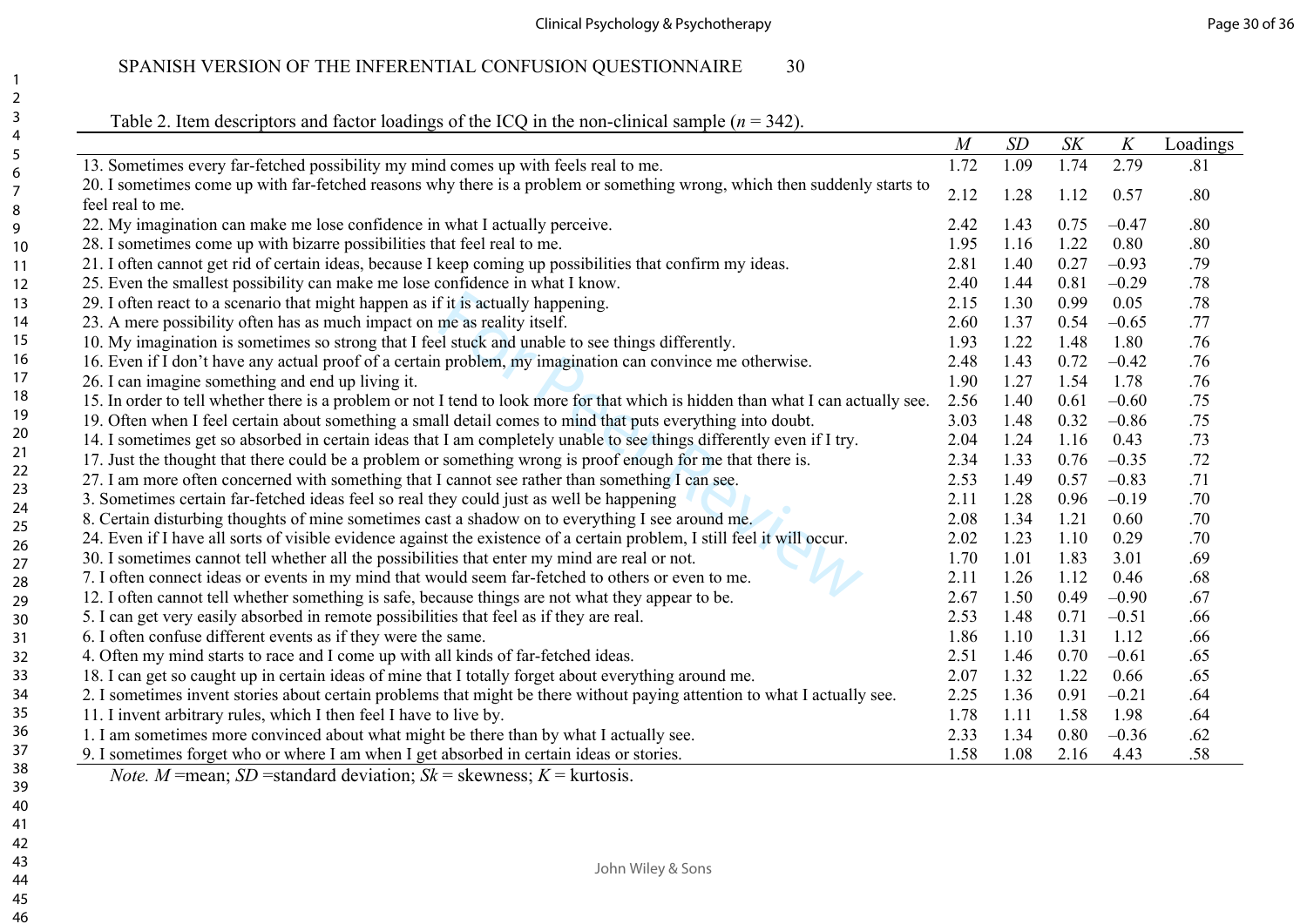# SPANISH VERSION OF THE INFERENTIAL CONFUSION QUESTIONNAIRE 31

| Table 3. Comparison between the non-clinical and clinical sample on study variables, and correlations between those variables and ICQ-EV. |  |  |
|-------------------------------------------------------------------------------------------------------------------------------------------|--|--|
|                                                                                                                                           |  |  |

|                                                                                                                                                                                                             |       |                     |     | Descriptors and Reliabilities |                 |     |         | Mean Comparisons |                  |                |            | Correlations With ICQ-EV |          |
|-------------------------------------------------------------------------------------------------------------------------------------------------------------------------------------------------------------|-------|---------------------|-----|-------------------------------|-----------------|-----|---------|------------------|------------------|----------------|------------|--------------------------|----------|
|                                                                                                                                                                                                             |       | Non-clinical sample |     |                               | Clinical sample |     |         |                  |                  | $\overline{d}$ | <b>AUC</b> | Non-clinical             | Clinical |
|                                                                                                                                                                                                             | M     | <b>SD</b>           | α   | M                             | <b>SD</b>       | α   |         | df               | $\boldsymbol{p}$ |                |            | sample                   | sample   |
| <b>ICQ-EV</b>                                                                                                                                                                                               | 66.32 | 25.92               | .95 | 131.36                        | 27.64           | .97 | 17.68   | 88.46            | < 0.001          | 2.43           | .96        |                          |          |
| <b>OCI-R Washing</b>                                                                                                                                                                                        | 1.02  | 1.67                | .78 | 3.26                          | 3.93            | .90 | 4.46    | 74.47            | < 0.001          | 0.69           | .64        | $.42**$                  | .05      |
| OCI-R Obsessing                                                                                                                                                                                             | 1.59  | 2.30                | .79 | 8.86                          | 3.21            | .78 | 16.82   | 92.53            | < 0.001          | 2.60           | .94        | $.58**$                  | $.27*$   |
| <b>OCI-R Hoarding</b>                                                                                                                                                                                       | 3.20  | 2.82                | .70 | 2.58                          | 2.93            | .83 | $-1.49$ | 115.21           | .139             | $-0.21$        | .41        | $.44**$                  | .16      |
| <b>OCI-R Ordering</b>                                                                                                                                                                                       | 3.61  | 2.85                | .79 | 3.41                          | 3.32            | .86 | $-0.43$ | 104.84           | .665             | $-0.06$        | .46        | $.39**$                  | $.30*$   |
| OCI-R Checking                                                                                                                                                                                              | 2.16  | 2.36                | .78 | 4.36                          | 5.16            | .91 | 3.34    | 76.04            | .001             | 0.55           | .61        | $.47**$                  | .16      |
| <b>OCI-R Neutralizing</b>                                                                                                                                                                                   | 0.76  | 1.50                | .59 | 1.89                          | 2.94            | .72 | 2.98    | 78.77            | .004             | 0.48           | .65        | $.33**$                  | $-.14$   |
| <b>DASS</b> Depression                                                                                                                                                                                      | 9.88  | 3.21                | .87 | 16.29                         | 7.51            | .89 | 6.65    | 73.25            | < 0.001          | 1.11           | .82        | $.58**$                  | $.30***$ |
| <b>DASS Anxiety</b>                                                                                                                                                                                         | 8.90  | 2.26                | .72 | 13.95                         | 5.85            | .93 | 6.78    | 71.49            | < 0.001          | 1.14           | .85        | $.47**$                  | .22      |
| <b>OBSI-R R-T</b>                                                                                                                                                                                           | 3.12  | 1.03                | .86 | 4.38                          | 1.41            | .93 | 6.25    | 79.97            | < 0.001          | 1.02           | .77        | $.59**$                  | $.44***$ |
| OBSI-R I-C                                                                                                                                                                                                  | 2.51  | 0.82                | .91 | 3.77                          | 1.45            | .96 | 6.27    | 70.62            | < 0.001          | 1.07           | .76        | $.35**$                  | $.37**$  |
| <b>OBSI-R P-U</b>                                                                                                                                                                                           | 3.19  | 1.25                | .91 | 4.28                          | 1.39            | .91 | 5.27    | 92.73            | < 0.001          | 0.82           | .72        | $.44**$                  | $.44***$ |
| <i>Note.</i> ICQ-EV: Inferential Confusion Questionnaire-Expanded Version; OCI-R: Obsessive Compulsive Inventory-Revised (non-clinical sample:                                                              |       |                     |     |                               |                 |     |         |                  |                  |                |            |                          |          |
| $n = 167$ ; clinical sample: $n = 66$ ); DASS: Depression Anxiety Stress Scale-21 (non-clinical sample: $n = 167$ ; clinical sample: $n = 65$ ); OBSI-R:                                                    |       |                     |     |                               |                 |     |         |                  |                  |                |            |                          |          |
|                                                                                                                                                                                                             |       |                     |     |                               |                 |     |         |                  |                  |                |            |                          |          |
| Obsessive Beliefs Spanish Inventory-Revised (non-clinical sample: $n = 160$ ; clinical sample: $n = 58$ ); R-T Responsibility-Threat; I-C:<br>Importance- Control Thoughts; P-U: Perfectionism-Uncertainty. |       |                     |     |                               |                 |     |         |                  |                  |                |            |                          |          |
| * $p < .05$ ** $p < .01$ .*** $p < .001$                                                                                                                                                                    |       |                     |     |                               |                 |     |         |                  |                  |                |            |                          |          |
|                                                                                                                                                                                                             |       |                     |     |                               |                 |     |         |                  |                  |                |            |                          |          |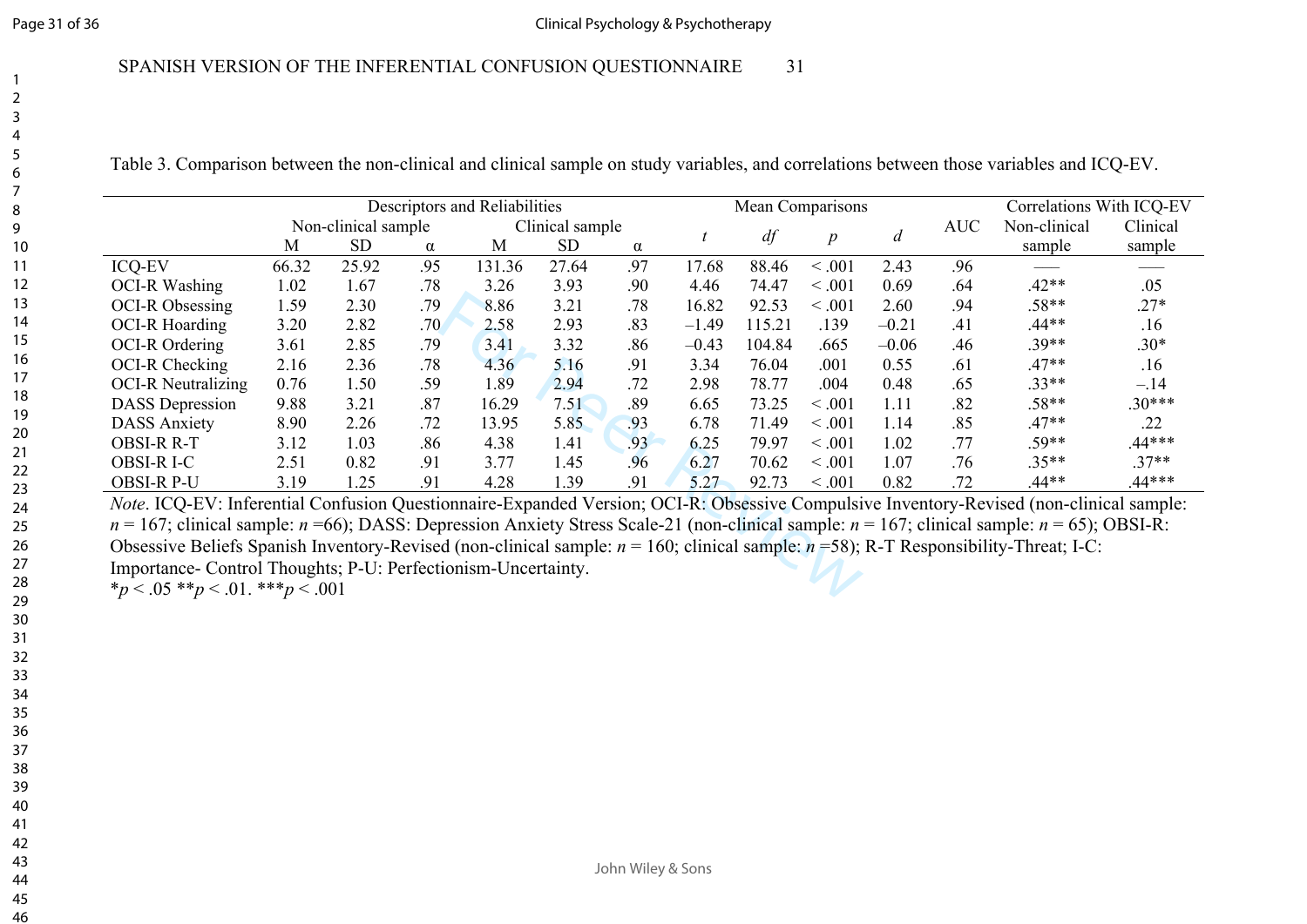Table 4. Regression analyses in non-clinical sample predicting OCD symptoms.

|               |              | <b>OCI-R Washing</b> |                  |                 | OCI-R Obsessing |                  |              | <b>OCI-R Hoarding</b> |                  |                 | <b>OCI-R Ordering</b> |                  |              | OCI-R Checking |                  |                 | <b>OCI-R Neutralizing</b> |      |
|---------------|--------------|----------------------|------------------|-----------------|-----------------|------------------|--------------|-----------------------|------------------|-----------------|-----------------------|------------------|--------------|----------------|------------------|-----------------|---------------------------|------|
|               | $\Delta R^2$ | $\varDelta F$        | $\boldsymbol{p}$ | $\varDelta R^2$ | ΔF              | $\boldsymbol{v}$ | $\Delta R^2$ | $\varDelta F$         | $\boldsymbol{p}$ | $\varDelta R^2$ | $\varDelta F$         | $\boldsymbol{n}$ | $\Delta R^2$ | $\varDelta F$  | $\boldsymbol{D}$ | $\varDelta R^2$ | $\Delta F$                |      |
| Step1         | .12          | 10.21                | < 0.01           | .17             | 15.22           | < .001           | .10          | 8.36                  | $-.001$          | .10             | 8.17                  | < .001           | .08          | 6.98           | .001             | .07             | 5.47                      | .005 |
| Step2         | .13          | 8.57                 | < .001           | .08             | 4.95            | .003             | .12          | 7.60                  | $-.001$          | .23             | 16.40                 | < .001           | .13          | 8.10           | $-.001$          | .07             | 4.22                      | .007 |
| Step3         | .03          | 5.37                 | .022             | .13             | 29.52           | $-.001$          | .07          | 15.27                 | < .001           | .01             | 2.61                  | 109              | .05          | 9.18           | .003             | .02             | 2.68                      | 104  |
|               | beta         |                      | $\boldsymbol{D}$ | beta            |                 | $\boldsymbol{D}$ | beta         |                       | $\boldsymbol{p}$ | beta            |                       | $\boldsymbol{n}$ | beta         |                | $\boldsymbol{p}$ | beta            |                           |      |
| DASS-D        | 0.10         | 0.98                 | .330             | 0.02            | 0.22            | $.82\%$          | $-0.04$      | $-0.35$               | 730              | 0.06            | 0.61                  | 540              | $-0.03$      | $-0.29$        | 773              | $-0.02$         | $-0.20$                   | .844 |
| DASS-A        | 0.00         | 0.03                 | .976             | 0.07            | 0.77            | .442             | 0.02         | 0.24                  | .023             | $-0.02$         | $-0.22$               | 829              | 0.03         | 0.30           | .767             | 0.10            | 0.92                      | .361 |
| OBSI-R R T    | 0.04         | 0.29                 | .204             | 0.10            | 0.76            | .450             | 0.41         | 2.87                  | .005             | 0.20            | .47                   | 144              | 0.22         | .50            | .137             | 0.19            | .20                       | .231 |
| OBSI-R I C    | 0.12         | .28                  | .204             | 0.13            | .45             | 149              | $-0.08$      | $-0.81$               | .417             | $-0.07$         | $-0.74$               | .460             | 0.03         | 0.34           | .734             | 0.08            | 0.73                      | .466 |
| OBSI-RP U     | 0.18         | .45                  | 150              | $-0.16$         | $-1.37$         | 172              | $-0.19$      | $-1.57$               | .118             | 0.32            | 2.75                  | .007             | 0.04         | 0.31           | 756              | $-0.02$         |                           | .868 |
| <b>ICQ-EV</b> | 0.23         | 2.32                 | .022             | 0.50            | 5.43            | < 0.01           | 0.38         | 3.91                  | $-.001$          | 0.16            | .61                   | 109              | 0.30         | 3.03           | .003             | 0.18            | .64                       | .104 |

Review OCI-R: Obsessive Compulsive Inventory-Revised; R-T: Responsibility-Threat; I-C: Importance-Control Thoughts; P-U: Perfectionism-Uncertainty; ICQ: Inferential Confusion Questionnaire D: Depression; A: Anxiety. Bolded predictors mean significant at *p* < .05. Predictors entered in Step 1: DASS; Step 2: DASS, OBSI-R; Step 3: DASS, OBSI-R, and ICQ-EV.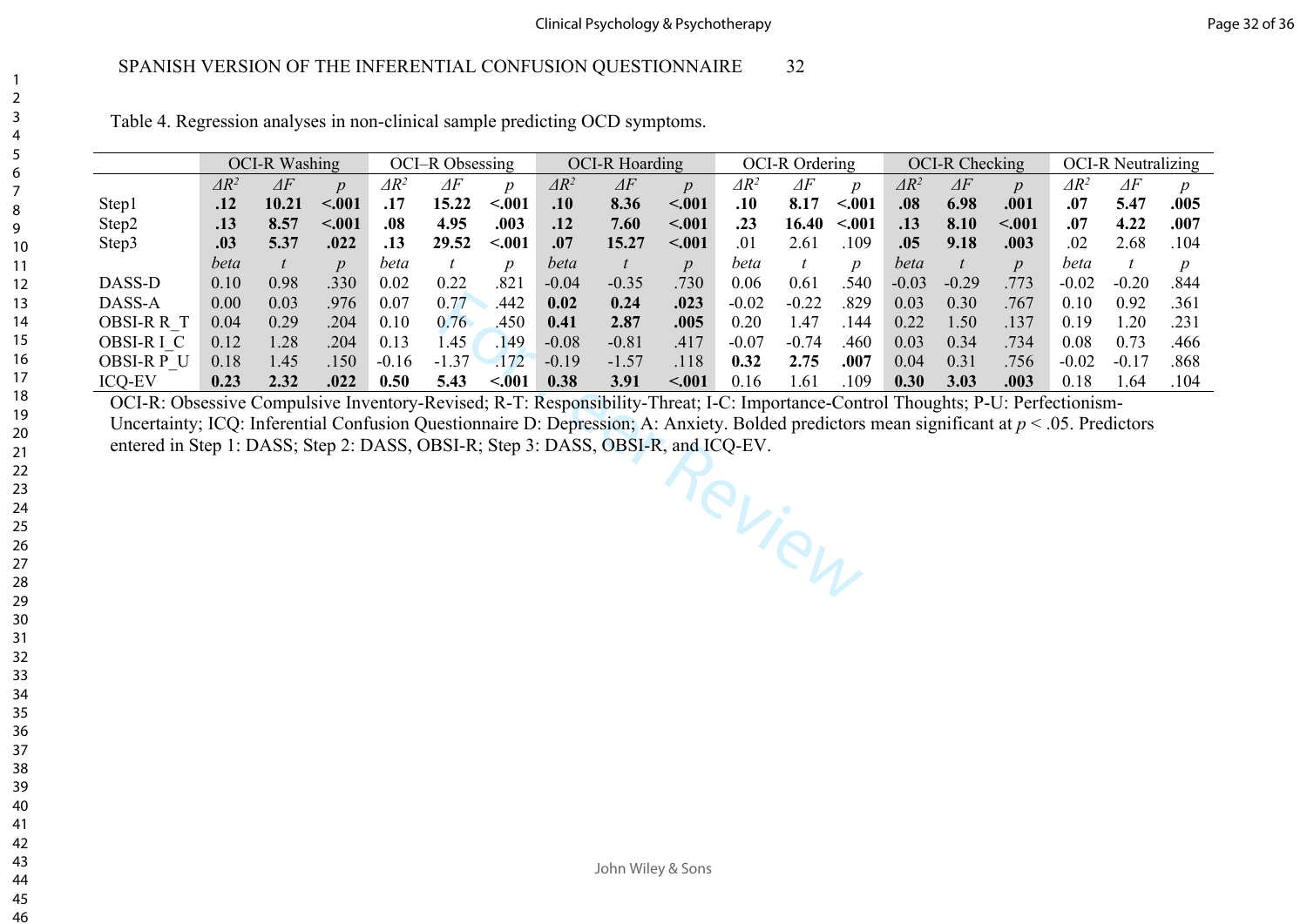$\mathbf{1}$  $\overline{2}$  $\overline{3}$  $\overline{4}$ 5 6  $\overline{7}$ 8  $\overline{9}$ 

# SPANISH VERSION OF THE INFERENTIAL CONFUSION QUESTIONNAIRE 33

# Appendix.

# Spanish version of the Inferential Confusion Questionnaire expanded version

Por favor, valora tu grado de acuerdo o desacuerdo con las siguientes afirmaciones utilizando la siguiente escala:

| Muy en     | En                    | Algo en | Algo de | De acuerdo $\vert$ Muy de |         |
|------------|-----------------------|---------|---------|---------------------------|---------|
| desacuerdo | desacuerdo desacuerdo |         | acuerdo |                           | acuerdo |

|                                                                                                                                             | 1 | $\overline{2}$ | 3 | 4 | 5 | 6 |
|---------------------------------------------------------------------------------------------------------------------------------------------|---|----------------|---|---|---|---|
| 1. A veces estoy más convencido de lo que<br>podría haber ahí que de lo que en realidad<br>veo.                                             |   |                |   |   |   |   |
| 2. A veces invento historias sobre ciertos<br>problemas que podrían darse sin prestar<br>atención a lo que realmente estoy viendo.          |   |                |   |   |   |   |
| Algunas<br>ideas<br>3.<br>ciertas<br>veces<br>descabelladas me parecen tan reales que<br>podrían estar ocurriendo.                          |   |                |   |   |   |   |
| 4. A menudo mi mente empieza a correr y<br>ideas<br>todo<br>tipo<br>de<br>surgen<br>me<br>descabelladas.                                    |   |                |   |   |   |   |
| 5. Puedo quedarme fácilmente absorto en<br>posibilidades remotas que vivo como si<br>fueran reales                                          |   |                |   |   |   |   |
| confundo<br>menudo<br>situaciones<br>6 <sup>1</sup><br>$\mathsf{A}$<br>diferentes como si fueran la misma.                                  |   |                |   |   |   |   |
| 7. A menudo relaciono ideas o situaciones<br>en mi cabeza que resultarían descabelladas<br>para cualquier otra persona, incluso para<br>mí. |   |                |   |   |   |   |
| ciertos<br>8.<br>A<br>pensamientos<br>veces,<br>perturbadores ensombrecen todo lo que me<br>rodea.                                          |   |                |   |   |   |   |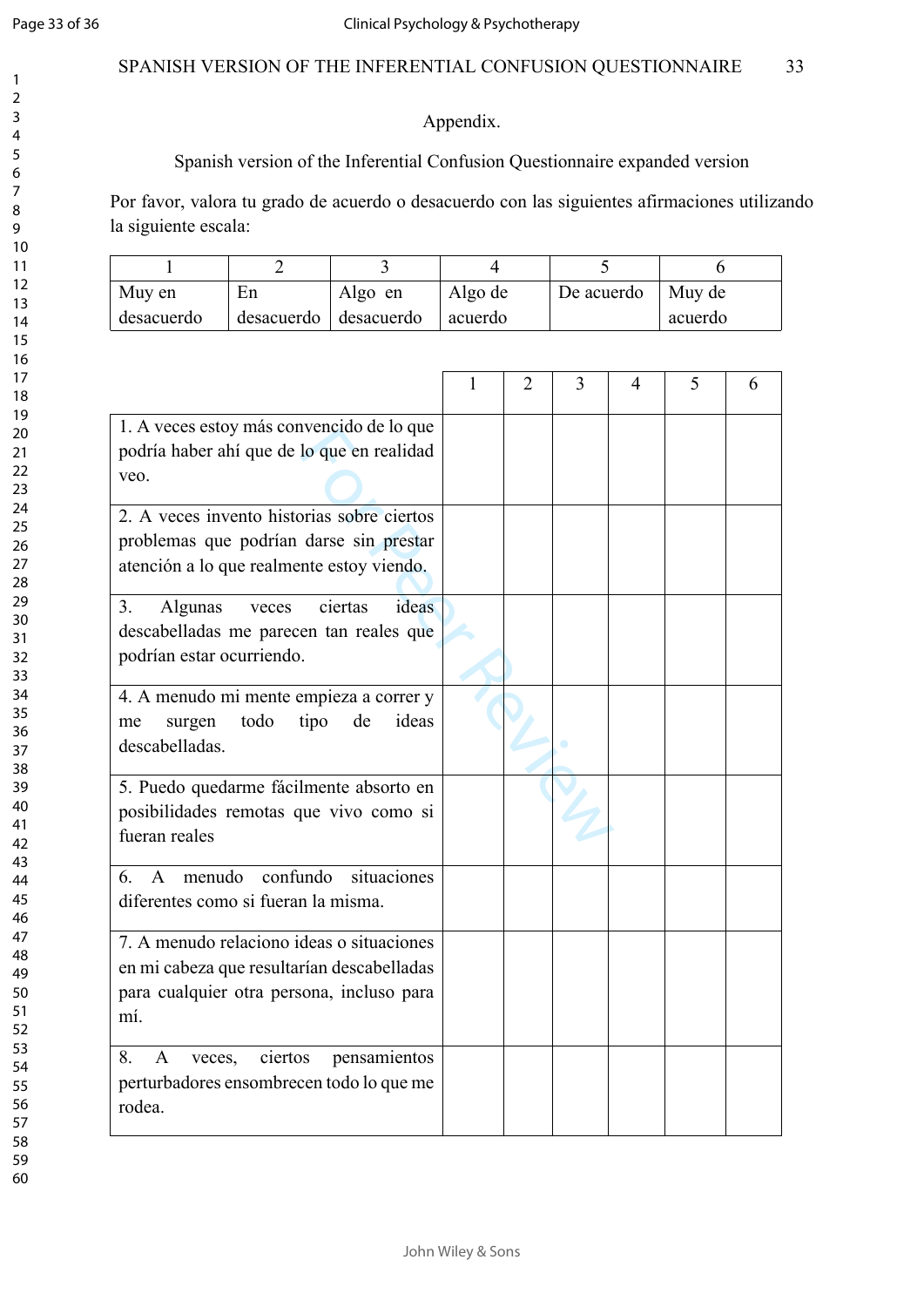| Muy en     | En         | Algo en    | Algo de | De acuerdo | Muy de  |
|------------|------------|------------|---------|------------|---------|
| desacuerdo | desacuerdo | desacuerdo | acuerdo |            | acuerdo |

| 9. A veces olvido quién soy o dónde me<br>encuentro cuando me quedo absorto en<br>ciertas ideas o historias.                             |  |  |  |
|------------------------------------------------------------------------------------------------------------------------------------------|--|--|--|
| 10. A veces mi imaginación es tan fuerte<br>que me bloqueo y soy incapaz de ver las<br>cosas de otra forma.                              |  |  |  |
| 11. Invento reglas arbitrarias a través de<br>las cuales siento que tengo que vivir.                                                     |  |  |  |
| 12. A menudo no puedo decir si algo es<br>seguro porque las cosas no son lo que<br>parecen ser.                                          |  |  |  |
| 13. A veces todas las posibilidades<br>descabelladas que pasan por mi cabeza me<br>parecen reales.                                       |  |  |  |
| 14 A veces me quedo tan absorto en ciertas<br>ideas que soy totalmente incapaz de ver las<br>cosas de forma diferente, aunque lo intente |  |  |  |
| 15. Para decir si hay o no un problema<br>tiendo a buscar más lo que pudiera ser que<br>lo que en realidad ocurre.                       |  |  |  |
| 16. Aunque no tenga evidencias reales de<br>un problema concreto, mi imaginación<br>puede convencerme de lo contrario.                   |  |  |  |
| 17. La mera idea de que podría haber un<br>problema o de que algo va mal, para mí es<br>prueba suficiente de que lo hay.                 |  |  |  |
| 18. Puedo quedarme tan atrapado en<br>algunas de mis<br>ideas que llego a<br>olvidarme de todo lo que me rodea.                          |  |  |  |
| 19. A menudo, cuando estoy seguro/-a de<br>algo, me viene algún pequeño detalle a la<br>cabeza y me hace dudar de todo.                  |  |  |  |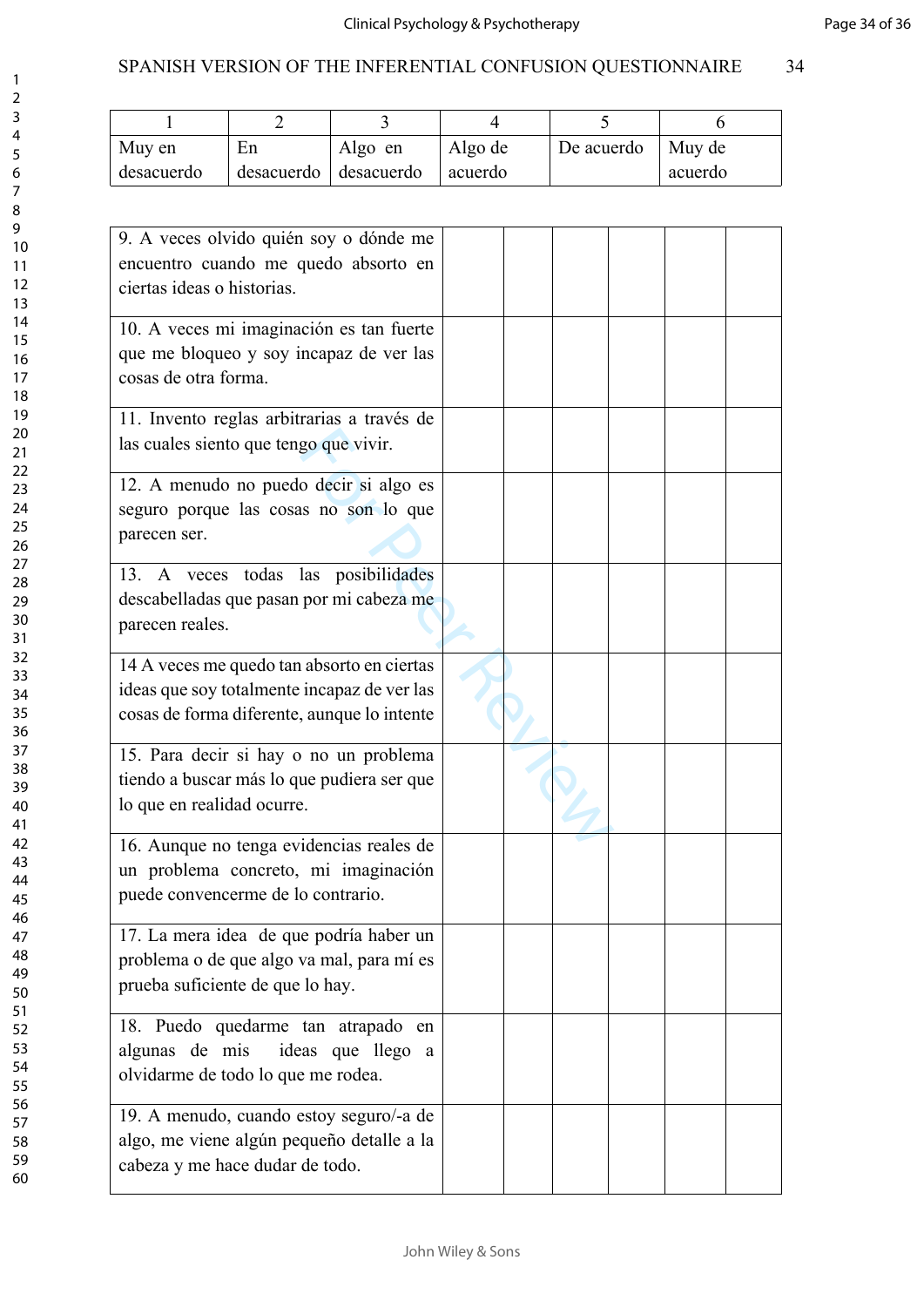$\mathbf{1}$  $\overline{2}$  $\overline{3}$  $\overline{4}$ 5 6  $\overline{7}$ 8  $\overline{9}$ 

# SPANISH VERSION OF THE INFERENTIAL CONFUSION QUESTIONNAIRE 35

| Muy en     | En                    | Algo en | Algo de | De acuerdo $\vert$ Muy de |         |
|------------|-----------------------|---------|---------|---------------------------|---------|
| desacuerdo | desacuerdo desacuerdo |         | acuerdo |                           | acuerdo |

| 20. A veces llego a tener razones<br>descabelladas sobre el porqué de un<br>problema o de algo que no vaya bien y de<br>razones empiezan<br>repente<br>esas<br>a<br>parecerme reales. |  |  |  |
|---------------------------------------------------------------------------------------------------------------------------------------------------------------------------------------|--|--|--|
| 21. A menudo me resulta imposible<br>deshacerme de ciertas ideas porque no<br>dejo de pensar en posibilidades que las<br>confirman.                                                   |  |  |  |
| 22. Mi imaginación puede hacer que<br>pierda confianza en aquello que realmente<br>percibo.                                                                                           |  |  |  |
| 23. A menudo una mera posibilidad me<br>impacta tanto como la realidad en sí<br>misma.                                                                                                |  |  |  |
| 24. Incluso teniendo todo tipo de pruebas<br>en contra de la existencia de un problema<br>en concreto, sigo sintiendo que ocurrirá.                                                   |  |  |  |
| 25. Incluso la más mínima posibilidad<br>puede hacerme perder la confianza en lo<br>que sé.                                                                                           |  |  |  |
| 26. Puedo imaginar algo y<br>acabar<br>viviéndolo como si fuera real                                                                                                                  |  |  |  |
| 27. A menudo me preocupo más con algo<br>que no puedo ver que con algo que sí<br>puedo ver.                                                                                           |  |  |  |
| 28. A veces me vienen a la cabeza<br>posibilidades raras que siento como reales.                                                                                                      |  |  |  |
| 29. A menudo reacciono ante una situación<br>que podría ocurrir como si realmente<br>estuviera ocurriendo.                                                                            |  |  |  |